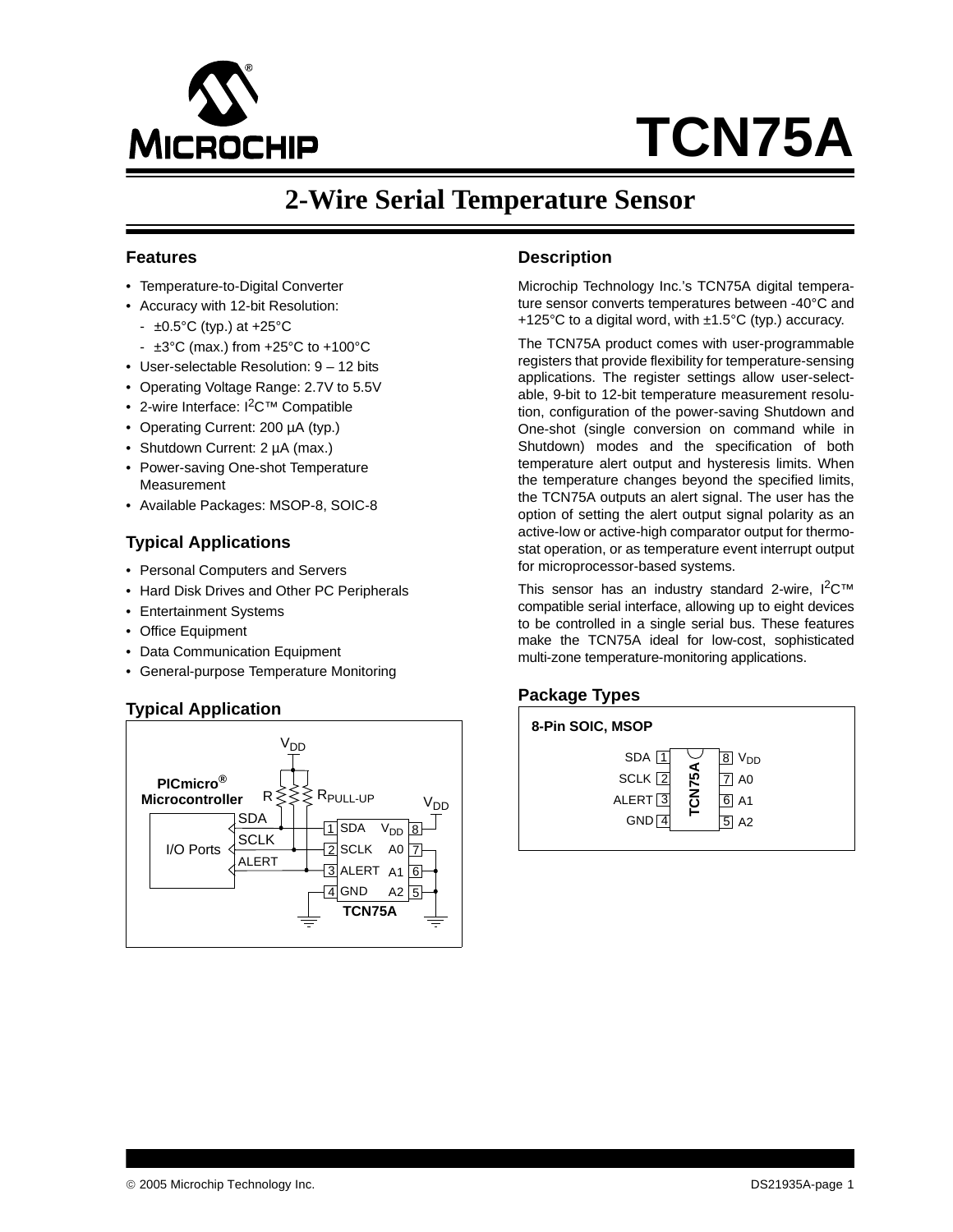#### **1.0 ELECTRICAL CHARACTERISTICS**

#### **Absolute Maximum Ratings †**

| Voltage at all Input/Output pins  GND - 0.3V to 5.5V |
|------------------------------------------------------|
|                                                      |
| Ambient temp. with power applied -55°C to +125°C     |
|                                                      |
| ESD protection on all pins (HBM:MM) (4 kV:400V)      |
| Latch-up current at each pin  ±200 mA                |

**†Notice:** Stresses above those listed under "Maximum ratings" may cause permanent damage to the device. This is a stress rating only and functional operation of the device at those or any other conditions above those indicated in the operational listings of this specification is not implied. Exposure to maximum rating conditions for extended periods may affect device reliability.

#### **DC CHARACTERISTICS**

| <b>Electrical Specifications:</b> Unless otherwise indicated, $V_{DD} = 2.7V$ to 5.5V, GND = Ground, and |  |  |  |
|----------------------------------------------------------------------------------------------------------|--|--|--|
| $T_A = -40^{\circ}C$ to $+125^{\circ}C$ .                                                                |  |  |  |
|                                                                                                          |  |  |  |

| <b>Parameters</b>                              | Sym                    | Min    | <b>Typ</b>               | Max    | <b>Unit</b>  | <b>Conditions</b>                                                  |
|------------------------------------------------|------------------------|--------|--------------------------|--------|--------------|--------------------------------------------------------------------|
| <b>Power Supply</b>                            |                        |        |                          |        |              |                                                                    |
| <b>Operating Voltage Range</b>                 | V <sub>DD</sub>        | 2.7    | $\overline{\phantom{0}}$ | 5.5    | $\vee$       |                                                                    |
| <b>Operating Current</b>                       | l <sub>DD</sub>        |        | 200                      | 500    | μA           | Continuous operation                                               |
| <b>Shutdown Current</b>                        | <b>I</b> SHDN          |        | 0.1                      | 2      | μA           | Shutdown mode                                                      |
| Power-On Reset (POR) Threshold                 | <b>V<sub>POR</sub></b> |        | 1.7                      | —      | V            | V <sub>DD</sub> falling edge                                       |
| <b>Temperature Sensor Accuracy</b>             |                        |        |                          |        |              |                                                                    |
| Accuracy with 12-bit Resolution:               |                        |        |                          |        |              |                                                                    |
| $T_A = +25$ °C                                 | $T_{\rm{ACY}}$         |        | ±0.5                     |        | °C           | $V_{DD} = 3.3V$                                                    |
| +25°C < $T_A \le +100$ °C                      | $T_{\rm ACY}$          | $-3.0$ |                          | $+3.0$ | $^{\circ}$ C | $V_{DD} = 3.3V$                                                    |
| $-40^{\circ}$ C < T <sub>A</sub> $\le$ +125 °C | $T_{\rm ACY}$          |        | ±1.5                     |        | °C           | $V_{DD} = 3.3V$                                                    |
| Internal <b><i>EA</i></b> ADC                  |                        |        |                          |        |              |                                                                    |
| <b>Conversion Time:</b>                        |                        |        |                          |        |              |                                                                    |
| 9-bit Resolution                               | t <sub>CONV</sub>      |        | 30                       |        | ms           | 33 samples/sec (typ.)                                              |
| 10-bit Resolution                              | t <sub>CONV</sub>      |        | 60                       |        | ms           | 17 samples/sec (typ.)                                              |
| 11-bit Resolution                              | t <sub>CONV</sub>      |        | 120                      |        | ms           | 8 samples/sec (typ.)                                               |
| 12-bit Resolution                              | t <sub>CONV</sub>      |        | 240                      |        | ms           | 4 samples/sec (typ.)                                               |
| Alert Output (Open-drain)                      |                        |        |                          |        |              |                                                                    |
| High-level Current                             | $I_{OH}$               |        |                          | 1      | μA           | $V_{OH} = 5V$                                                      |
| Low-level Voltage                              | $V_{OL}$               |        |                          | 0.4    | V            | $I_{OL} = 3$ mA                                                    |
| <b>Thermal Response</b>                        |                        |        |                          |        |              |                                                                    |
| Response Time                                  | <sup>t</sup> RES       |        | 1.4                      |        | s            | Time to $63\%$ (89 $^{\circ}$ C)<br>27°C (air) to 125°C (oil bath) |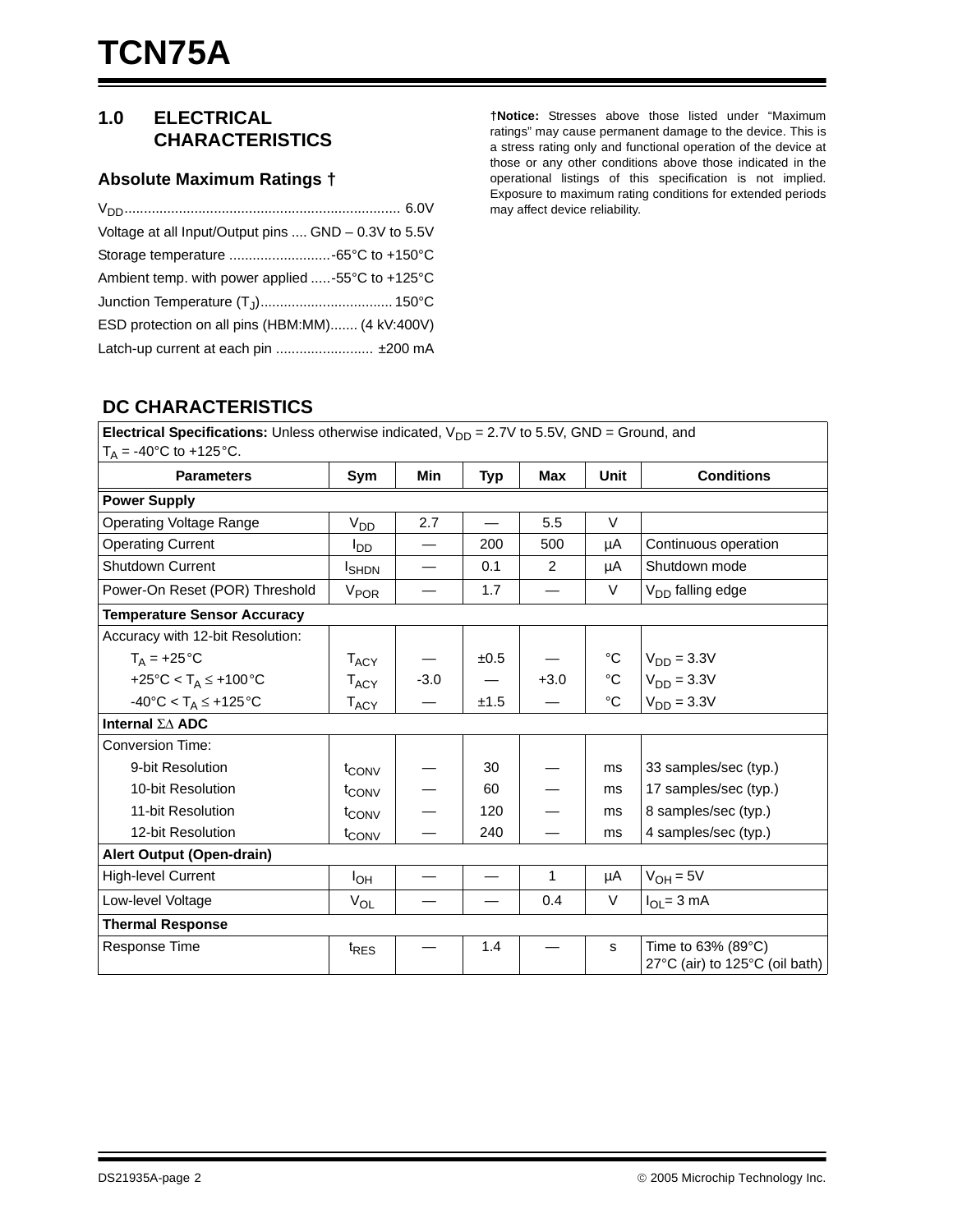#### **DIGITAL INPUT/OUTPUT PIN CHARACTERISTICS**

**Electrical Specifications:** Unless otherwise indicated, V<sub>DD</sub> = 2.7V to 5.5V, GND = Ground and

| $T_A = -40^{\circ}C$ to $+125^{\circ}C$ .   |                   |                      |            |                     |              |                   |  |  |  |  |
|---------------------------------------------|-------------------|----------------------|------------|---------------------|--------------|-------------------|--|--|--|--|
| <b>Parameters</b>                           | Sym               | <b>Min</b>           | <b>Typ</b> | <b>Max</b>          | <b>Units</b> | <b>Conditions</b> |  |  |  |  |
| Serial Input/Output (SCLK, SDA, A0, A1, A2) |                   |                      |            |                     |              |                   |  |  |  |  |
| Input                                       |                   |                      |            |                     |              |                   |  |  |  |  |
| High-level Voltage                          | $V_{\text{IH}}$   | $0.7 V_{DD}$         |            |                     | V            |                   |  |  |  |  |
| Low-level Voltage                           | $V_{IL}$          |                      |            | 0.3 V <sub>DD</sub> | $\vee$       |                   |  |  |  |  |
| Input Current                               | <sup>I</sup> IN   | $-1$                 |            | $+1$                | μA           |                   |  |  |  |  |
| <b>Output (SDA)</b>                         |                   |                      |            |                     |              |                   |  |  |  |  |
| Low-level Voltage                           | $V_{OL}$          |                      |            | 0.4                 | V            | $I_{OL} = 3$ mA   |  |  |  |  |
| <b>High-level Current</b>                   | I <sub>OH</sub>   |                      |            | 1                   | μA           | $V_{OH} = 5V$     |  |  |  |  |
| Low-level Current                           | <b>I</b> OL       | 6                    |            |                     | mA           | $V_{OL} = 0.6V$   |  |  |  |  |
| Capacitance                                 | $C_{IN}$          |                      | 10         |                     | pF           |                   |  |  |  |  |
| <b>SDA and SCLK Inputs</b>                  |                   |                      |            |                     |              |                   |  |  |  |  |
| <b>Hysteresis</b>                           | V <sub>HYST</sub> | 0.05 V <sub>DD</sub> |            |                     | V            |                   |  |  |  |  |

#### **Graphical Symbol Description**



#### **TEMPERATURE CHARACTERISTICS**

| <b>Electrical Specifications:</b> Unless otherwise indicated, $V_{DD}$ = +2.7V to +5.5V and GND = Ground. |               |       |            |            |              |                   |  |  |  |  |  |  |
|-----------------------------------------------------------------------------------------------------------|---------------|-------|------------|------------|--------------|-------------------|--|--|--|--|--|--|
| <b>Parameters</b>                                                                                         | Sym           | Min   | <b>Typ</b> | <b>Max</b> | <b>Units</b> | <b>Conditions</b> |  |  |  |  |  |  |
| <b>Temperature Ranges</b>                                                                                 |               |       |            |            |              |                   |  |  |  |  |  |  |
| Specified Temperature Range                                                                               | Тд            | $-40$ |            | $+125$     | °C           | Note 1            |  |  |  |  |  |  |
| Operating Temperature Range                                                                               | $T_A$         | $-40$ |            | $+125$     | °C           |                   |  |  |  |  |  |  |
| Storage Temperature Range                                                                                 | $T_A$         | -65   |            | $+150$     | °C           |                   |  |  |  |  |  |  |
| <b>Thermal Package Resistances</b>                                                                        |               |       |            |            |              |                   |  |  |  |  |  |  |
| Thermal Resistance, 8L-SOIC                                                                               | $\theta_{JA}$ |       | 163        |            | °C/W         |                   |  |  |  |  |  |  |
| Thermal Resistance, 8L-MSOP                                                                               | $\theta_{JA}$ |       | 206        |            | °C/W         |                   |  |  |  |  |  |  |

<span id="page-2-0"></span>**Note 1:** Operation in this range must not cause T<sub>J</sub> to exceed Maximum Junction Temperature (+150°C).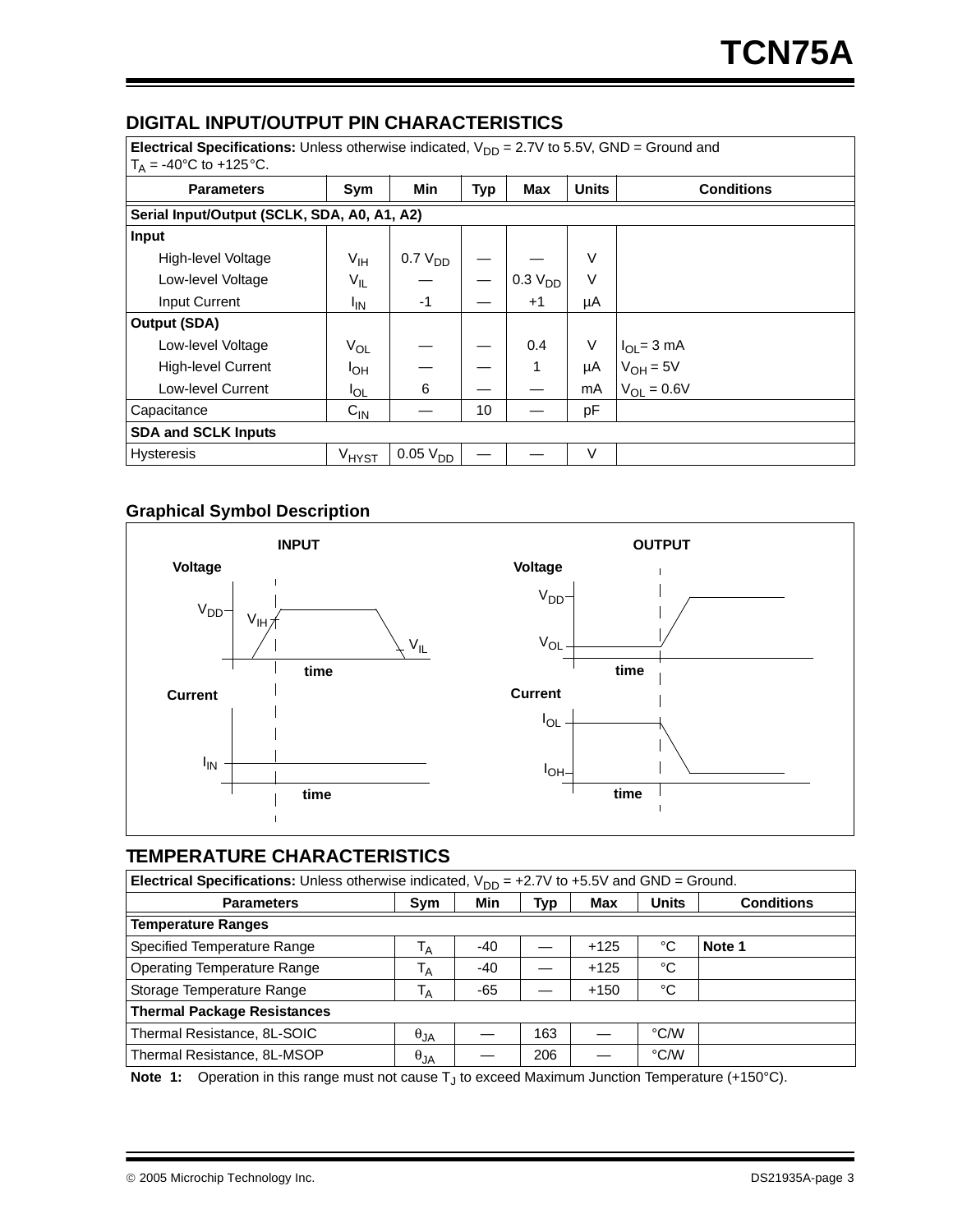### **SERIAL INTERFACE TIMING SPECIFICATIONS**

**Electrical Specifications:** Unless otherwise indicated,  $V_{DD} = 2.7V$  to 5.5V, GND = Ground,  $T_A = -40^{\circ}C$  to +125 °C,  $C_1$  = 80 pF and all limits measured to 50% point.

| <b>Parameters</b>                             | Sym                   | Min | <b>Typ</b> | Max | <b>Units</b> | <b>Conditions</b>                         |  |  |  |  |  |
|-----------------------------------------------|-----------------------|-----|------------|-----|--------------|-------------------------------------------|--|--|--|--|--|
| 2-Wire I <sup>2</sup> C™ Compatible Interface |                       |     |            |     |              |                                           |  |  |  |  |  |
| Serial Port Frequency                         | $f_{\mathsf{SC}}$     | 0   |            | 400 | kHz.         |                                           |  |  |  |  |  |
| <b>Clock Period</b>                           | $t_{SC}$              | 2.5 |            |     | μs           |                                           |  |  |  |  |  |
| Low Clock                                     | t <sub>LOW</sub>      | 1.3 |            |     | μs           |                                           |  |  |  |  |  |
| <b>High Clock</b>                             | <sup>t</sup> ніgн     | 0.6 |            |     | μs           |                                           |  |  |  |  |  |
| Rise Time                                     | t <sub>R</sub>        | 20  |            | 300 | ns           | 10% to 90% of V <sub>DD</sub> (SCLK, SDA) |  |  |  |  |  |
| Fall Time                                     | tF                    | 20  |            | 300 | ns           | 90% to 10% of V <sub>DD</sub> (SCLK, SDA) |  |  |  |  |  |
| Data Setup Before SCLK High                   | <sup>t</sup> SU-DATA  | 0.1 |            |     | μs           |                                           |  |  |  |  |  |
| Data Hold After SCLK Low                      | <sup>t</sup> H-DATA   | 0   |            |     | μs           |                                           |  |  |  |  |  |
| <b>START Condition Setup Time</b>             | <sup>t</sup> SU-START | 0.6 |            |     | μs           |                                           |  |  |  |  |  |
| <b>START Condition Hold Time</b>              | <sup>t</sup> H-START  | 0.6 |            |     | μs           |                                           |  |  |  |  |  |
| STOP Condition Setup Time                     | t <sub>SU-STOP</sub>  | 0.6 |            |     | μs           |                                           |  |  |  |  |  |
| Bus Idle                                      | <sup>t</sup> IDLE     | 1.3 |            |     | μs           |                                           |  |  |  |  |  |

#### **Timing Diagram**

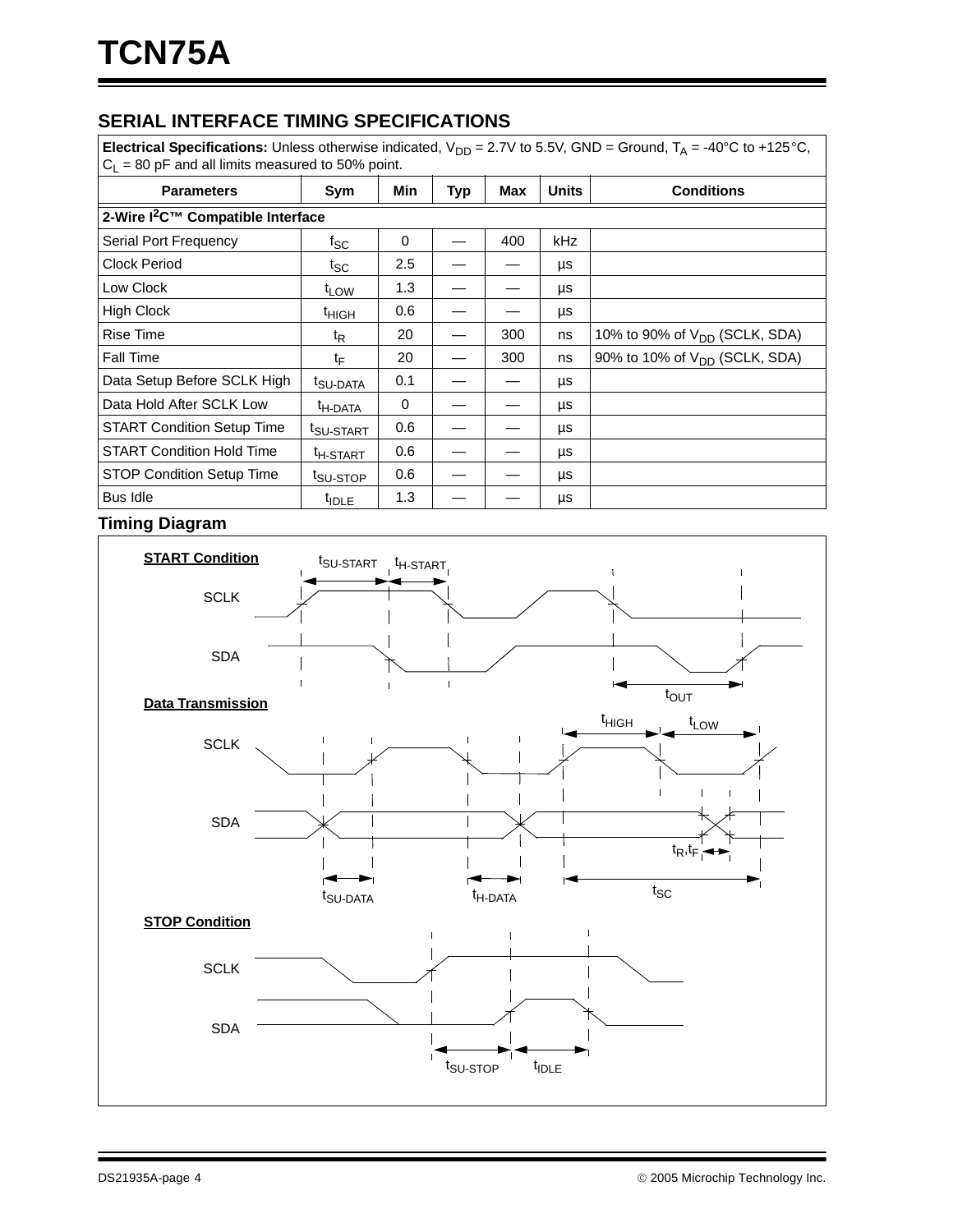#### **2.0 TYPICAL PERFORMANCE CURVES**

**Note:** The graphs and tables provided following this note are a statistical summary based on a limited number of samples and are provided for informational purposes only. The performance characteristics listed herein are not tested or guaranteed. In some graphs or tables, the data presented may be outside the specified operating range (e.g., outside specified power supply range) and therefore outside the warranted range.

**Note:** Unless otherwise noted:  $V_{DD} = 2.7V$  to 5.5V.



*FIGURE 2-1: Average Temperature Accuracy vs. Ambient Temperature, V<sub>DD</sub> = 3.3V.* 



*FIGURE 2-2: Average Temperature Accuracy vs. Ambient Temperature.*



*FIGURE 2-3: Average Temperature Accuracy vs. Ambient Temperature, V<sub>DD</sub> = 3.3V.* 



<span id="page-4-0"></span>*FIGURE 2-4: Temperature Accuracy Histogram,*  $T_A = +25^{\circ}C$ .



*FIGURE 2-5: Supply Current vs. Ambient Temperature.*



*FIGURE 2-6: Shutdown Current vs. Ambient Temperature.*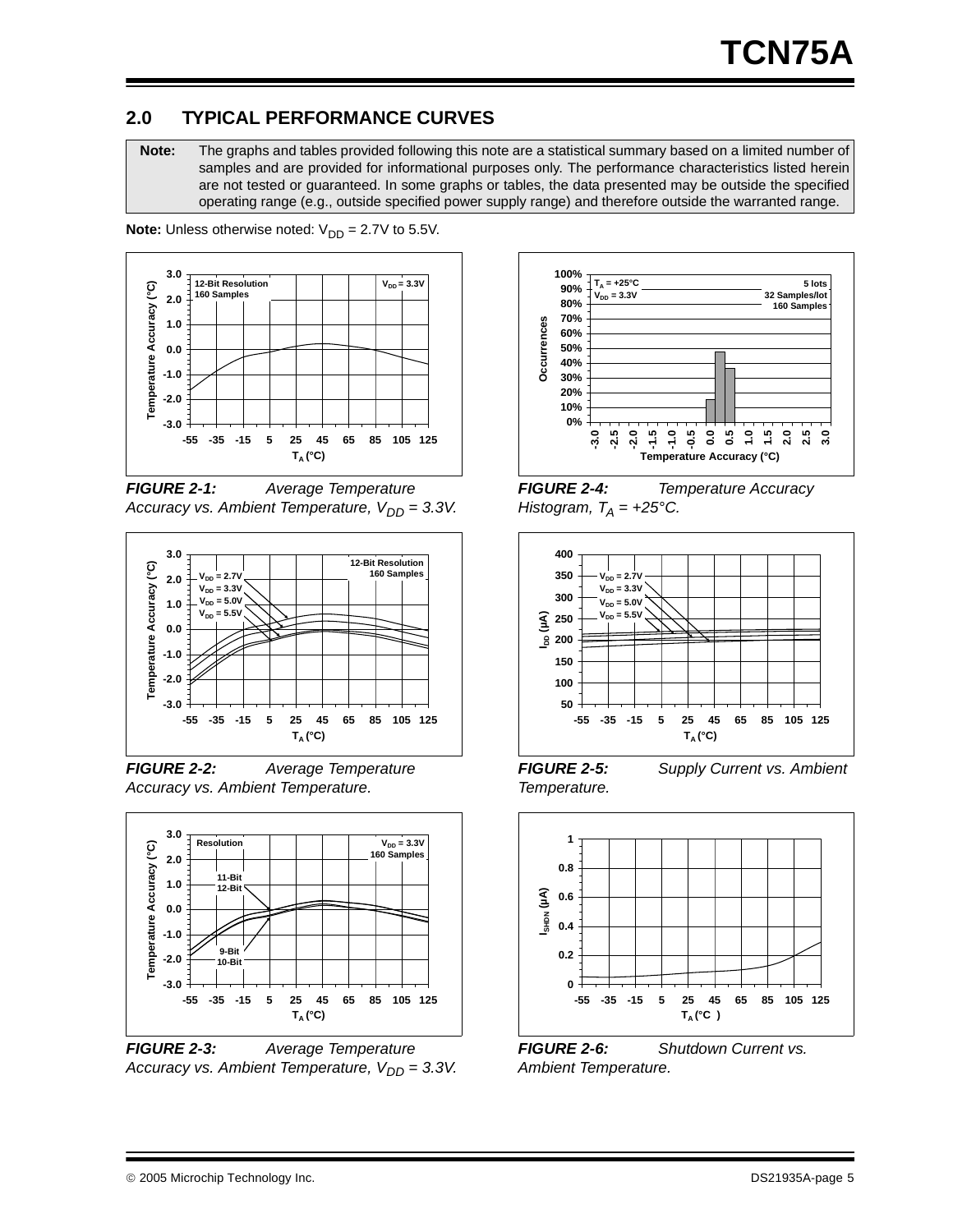**Note:** Unless otherwise noted:  $V_{DD} = 2.7V$  to 5.5V.







*FIGURE 2-8: ALERT and SDA Output VOL vs. Ambient Temperature.*



*FIGURE 2-9: TCN75A Thermal Response vs. Time.*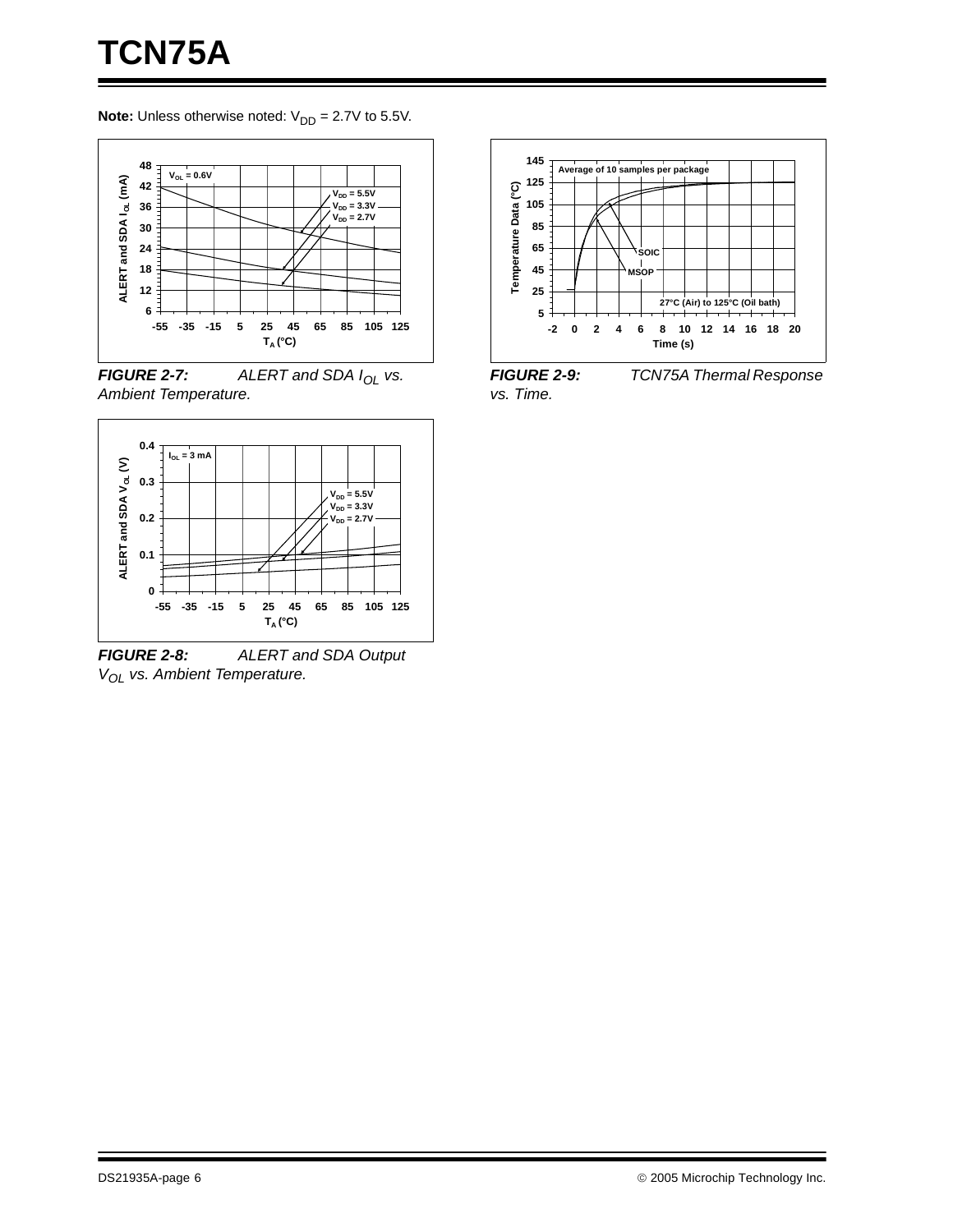#### **3.0 PIN DESCRIPTION**

The descriptions of the pins are listed in [Table 3-1.](#page-6-0)

| <b>MSOP, SOIC</b> | Symbol          | <b>Function</b>                  |
|-------------------|-----------------|----------------------------------|
|                   | <b>SDA</b>      | <b>Bidirectional Serial Data</b> |
| 2                 | <b>SCLK</b>     | Serial Clock Input               |
| 3                 | <b>ALERT</b>    | <b>Temperature Alert Output</b>  |
|                   | <b>GND</b>      | Ground                           |
| 5                 | A2              | Address Select Pin (bit 2)       |
| 6                 | A <sub>1</sub>  | Address Select Pin (bit 1)       |
|                   | A0              | Address Select Pin (bit 0)       |
| 8                 | V <sub>DD</sub> | Power Supply Input               |

#### <span id="page-6-0"></span>**TABLE 3-1: PIN FUNCTION TABLE**

#### **3.1 Serial Data Pin (SDA)**

SDA is a bidirectional input/output pin, used to serially transmit data to and from the host controller. This pin requires a pull-up resistor to output data.

#### **3.2 Serial Clock Pin (SCLK)**

SCLK is a clock input pin. All communication and timing is relative to the signal on this pin. The clock is generated by the host controller on the bus.

#### **3.3** Power Supply Input (V<sub>DD</sub>)

 $V_{DD}$  is the power pin. The operating voltage, as specified in the DC electrical specification table, is applied on this pin.

#### **3.4 Ground (GND)**

GND is the system ground pin.

#### **3.5 ALERT Output**

The TCN75A's ALERT pin is an open-drain output. The device outputs an alert signal when the ambient temperature goes beyond the user-programmed temperature limit.

#### **3.6 Address Pins (A2, A1, A0)**

A2, A1 and A0 are device or slave address input pins.

The address pins are the Least Significant bits (LSb) of the device address bits. The Most Significant bits (MSb) (A6, A5, A4, A3) are factory-set to <1001>. This is illustrated in [Table 3-2](#page-6-1).

#### <span id="page-6-1"></span>**TABLE 3-2: SLAVE ADDRESS**

| <b>Device</b> | A6. |  | $A5$   A4   A3   A2   A1 |  | A <sub>0</sub> |
|---------------|-----|--|--------------------------|--|----------------|
| <b>TCN75A</b> |     |  |                          |  |                |

**Note:** User-selectable address is shown by X.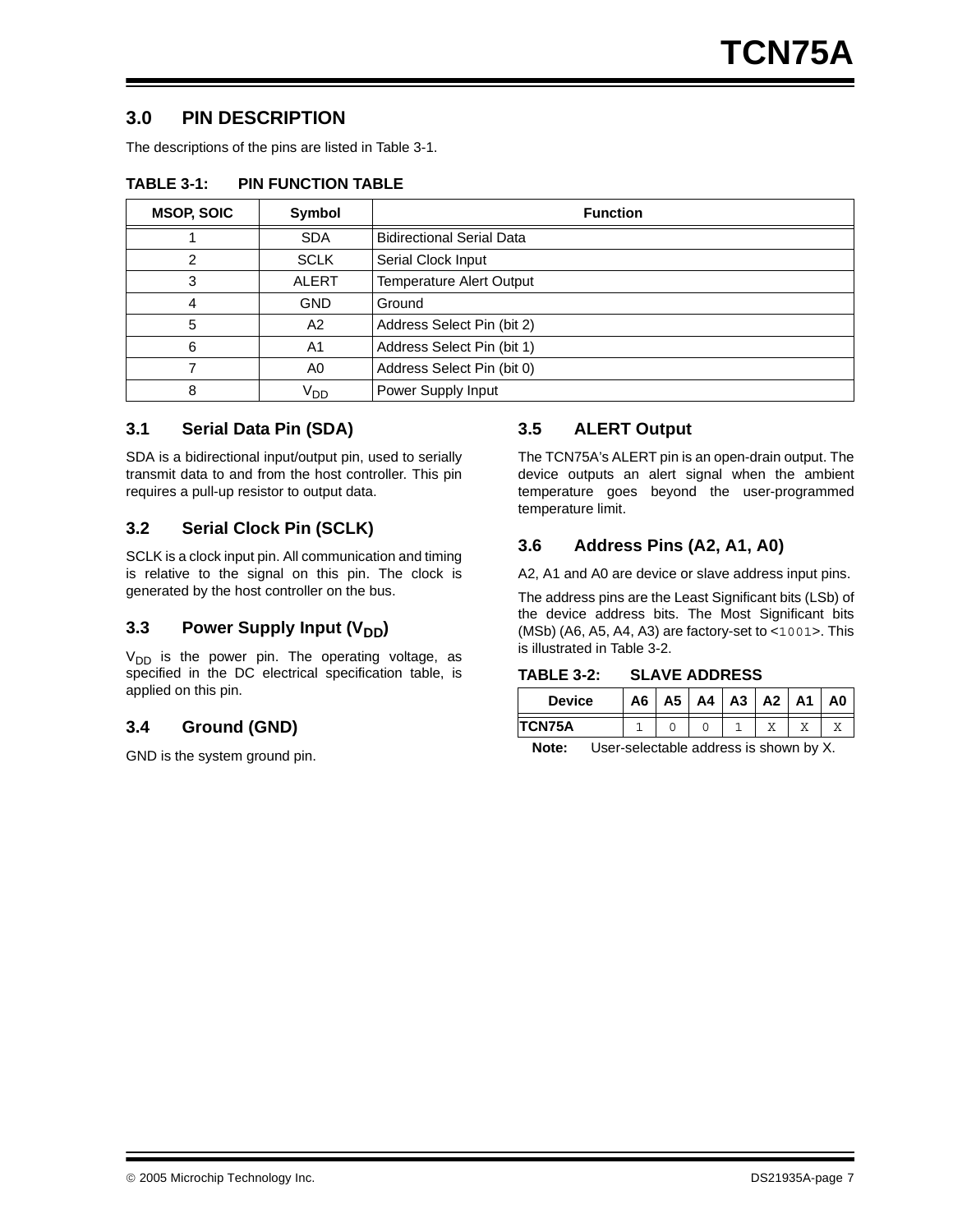#### **4.0 FUNCTIONAL DESCRIPTION**

The TCN75A temperature sensor consists of a bandgap type temperature sensor, a ΣΔ Analog-to-Digital Converter (ADC), user-programmable registers and a 2-wire I<sup>2</sup>C protocol-compatible serial interface.



*FIGURE 4-1: Functional Block Diagram.*

#### **4.1 Temperature Sensor**

The TCN75A uses the difference in the base-emitter voltage of a transistor while its collector current is changed from IC<sub>1</sub> to IC<sub>2</sub>. With this method, the  $\Delta V_{BE}$ depends only on the ratio of the two currents and the ambient temperature, as shown in [Equation 4-1.](#page-7-0)

<span id="page-7-0"></span>**EQUATION 4-1:**

Where:

$$
\Delta V_{BE} = \left(\frac{kT}{q}\right) \times ln(IC_1/IC_2)
$$
  
T = temperature in kelvin

 $\Delta V_{BE}$  = change in diode base-emitter voltage

k = Boltzmann's constant

q = electron charge

 $IC_1$  and  $IC_2$  = currents with n:1 ratio

#### **4.2** ΣΔ **Analog-to-Digital Converter**

A sigma-delta ADC is used to convert  $\Delta V_{BE}$  to a digital word that corresponds to the transistor temperature. The converter has an adjustable resolution from 9-bits (at 30 ms conversion time) to 12-bits (at 240 ms conversion time). Thus, it allows the user to make trade-offs between resolution and conversion time. Refer to **[Section 4.3.4 "Sensor Configuration Register](#page-12-0) [\(CONFIG\)"](#page-12-0)** and **Section 4.3.4.7 "**ΣΔ **[ADC Resolution"](#page-14-0)** for details.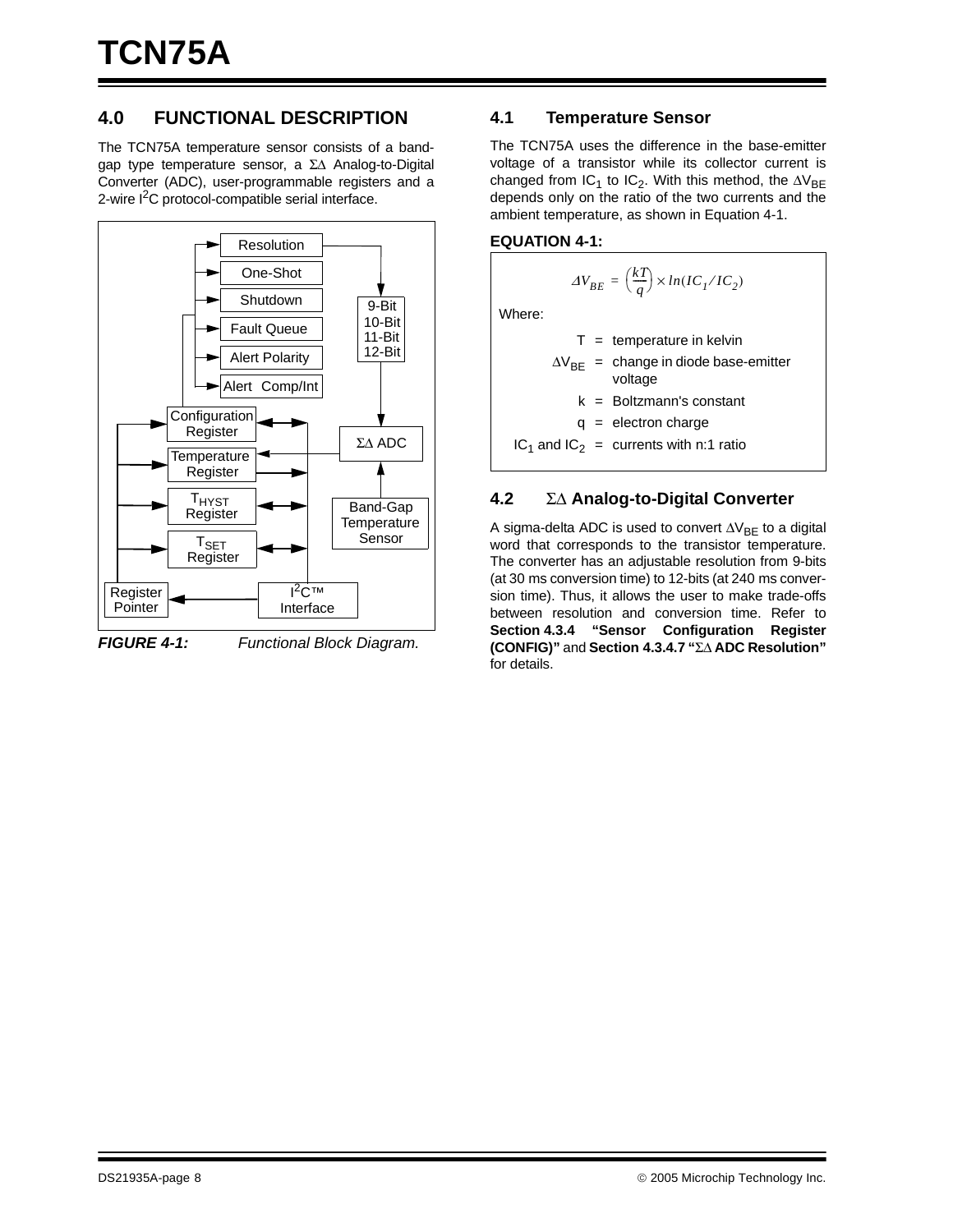#### **4.3 Registers**

The TCN75A has four registers that are user-accessible. These registers are specified as the Ambient Temperature  $(T_A)$  register, the Temperature Limit-set  $(T<sub>SFT</sub>)$  register, the Temperature Hysteresis (T<sub>HYST</sub>) register and device Configuration (CONFIG) register.

The Ambient Temperature register is a read-only register and is used to access the ambient temperature data. The data from the ADC is loaded in parallel in the register. The Temperature Limit-set and Temperature Hysteresis registers are read/write registers that provide user-programmable temperature limits. If the ambient temperature drifts beyond the programmed limits, the TCN75A outputs an alert signal using the ALERT pin (refer to **[Section 4.3.4.3 "ALERT Output](#page-13-0) [Configuration"](#page-13-0)**). The device Configuration register provides access for the user to configure the TCN75A's various features. These registers are described in further detail in the following sections.



*FIGURE 4-2: Register Block Diagram.*

The registers are accessed by sending register pointers to the TCN75A using the serial interface. This is an 8-bit pointer. However, the two Least Significant bits (LSbs) are used as pointers and all other bits need to be cleared <0>. This device has additional registers that are reserved for test and calibration. If these registers are accessed, the device may not perform according to the specification. The pointer description is shown below.

#### **REGISTER 4-1: REGISTER POINTER**

| $U-0$       | $U-0$ | U-0         | $U-0$       | $U-0$       | U-0      | $R/W-0$        | $R/W-0$        |
|-------------|-------|-------------|-------------|-------------|----------|----------------|----------------|
| $\mathbf 0$ |       | $\mathbf 0$ | $\mathbf 0$ | $\mathbf 0$ | $\Omega$ | P <sub>1</sub> | P <sub>0</sub> |
| bit 7       |       |             |             |             |          |                | bit 0          |

bit 7-3 **Unimplemented:** Read as '0'

#### bit 2-0 **Pointer bits**

00 = Temperature register

01 = Configuration register

- 10 = Temperature Hysteresis register
- 11 = Temperature Limit-set register

#### **Legend:**

| Legena:             |                     |                                      |                             |
|---------------------|---------------------|--------------------------------------|-----------------------------|
| $R =$ Readable bit  | $W = Writeable bit$ | $U =$ Unimplemented bit, read as '0' |                             |
| $-n =$ Value at POR | $'1'$ = Bit is set  | $'o'$ = Bit is cleared               | $x = \text{Bit}$ is unknown |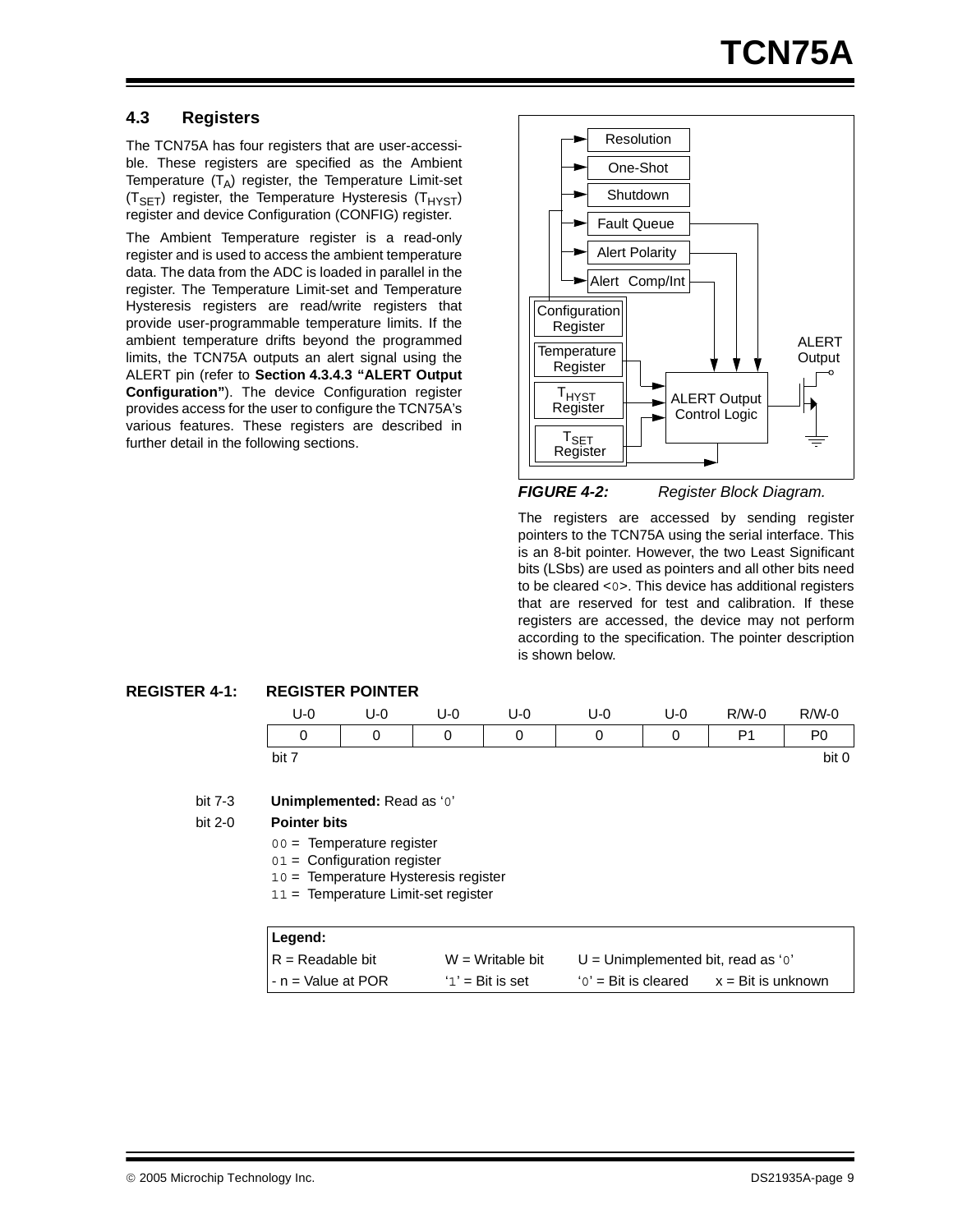#### 4.3.1 AMBIENT TEMPERATURE REGISTER  $(T_A)$

The TCN75A has a 16-bit read-only Ambient Temperature register that contains 9-bit to 12-bit temperature data. This data is formatted in two's complement. The bit assignments, as well as the corresponding resolution, is shown in the register assignment below.

The refresh rate of this register depends on the selected ADC resolution. It takes 30 ms (typ.) for 9-bit data and 240 ms (typ.) for 12-bit data. Since this register is double-buffered, the user can read the register while the TCN75A performs analog-to-digital

conversion in the background. The decimal code to ambient temperature conversion is shown in [Equation 4-2:](#page-9-0)

#### <span id="page-9-0"></span>**EQUATION 4-2:**

$$
T_A\,=\,Code\times 2^{-4}
$$

Where:

 $T_A$  = Ambient Temperature (°C) Code = TCN75A output in decimal ([Table 4-1\)](#page-9-1)

#### **REGISTER 4-2: AMBIENT TEMPERATURE REGISTER (TA)**

| <b>Upper Half:</b> |              |              |              |              |              |              |              |
|--------------------|--------------|--------------|--------------|--------------|--------------|--------------|--------------|
| $R - 0$            | R-0          | $R - 0$      | $R - 0$      | $R - 0$      | $R - 0$      | $R - 0$      | $R - 0$      |
| Sign               | $2^6$ °C/bit | $2^5$ °C/bit | $2^4$ °C/bit | $2^3$ °C/bit | $2^2$ °C/bit | $2^1$ °C/bit | $2^0$ °C/bit |
| bit 15             |              |              |              |              |              |              | bit 8        |

| <b>Lower Half:</b> |                 |                 |                 |         |         |         |         |
|--------------------|-----------------|-----------------|-----------------|---------|---------|---------|---------|
| $R - 0$            | $R - 0$         | $R - 0$         | $R - 0$         | $R - 0$ | $R - 0$ | $R - 0$ | $R - 0$ |
| $2^{-1}$ °C/bit    | $2^{-2}$ °C/bit | $2^{-3}$ °C/bit | $2^{-4}$ °C/bit |         |         |         |         |
| bit 7              |                 |                 |                 |         |         |         | bit 0   |

**Note:** When the 9-bit, 10-bit or 11-bit resolutions are selected, bit 6, bit 7 or bit 8 will remain clear <0>, respectively.

#### **Legend:**

| $R = Readable bit$     | $W = Writeable bit$ | $U =$ Unimplemented bit, read as '0' |                             |
|------------------------|---------------------|--------------------------------------|-----------------------------|
| $l - n =$ Value at POR | $'1'$ = Bit is set  | $'0'$ = Bit is cleared               | $x = \text{Bit}$ is unknown |

#### <span id="page-9-1"></span>**TABLE 4-1: CODE CONVERSION**

| <b>Resolution</b> | <b>TCN75A Output (Binary)</b>      | <b>Hexadecimal</b> | <b>Decimal</b> | $T_A$ (°C) |
|-------------------|------------------------------------|--------------------|----------------|------------|
|                   | 0111 1101 0uuu uuuu(1)             | 0FA                | 250            | $+125$     |
| 9-Bit             | 0001 1001 0uuu uuuu                | 032                | 50             | $+25$      |
|                   | 0000 1uuu uuuu<br>0000             | 001                | 1              | $+0.5$     |
|                   | 0111 1101 00uu uuuu                | 1F <sub>4</sub>    | 500            | $+125$     |
| 10-Bit            | 0001 1001 01uu uuuu                | 065                | 101            | $+25.25$   |
|                   | 0000 0000 01uu uuuu                | 001                | 1              | $+0.25$    |
|                   | 0111 1101 000u uuuu                | 3E8                | 1000           | $+125$     |
| 11-Bit            | 0001 1001 011u uuuu                | 0CB                | 203            | $+25.375$  |
|                   | 0000 0000 001u uuuu                | 001                |                | $+0.125$   |
|                   | 0111 1101 0000 uuuu                | 7D <sub>0</sub>    | 2000           | $+125$     |
| $12-Bit$          | 0001 1001 0111 uuuu                | 197                | 407            | $+25.4375$ |
|                   | 0000 0000 0001 uuuu                | 001                |                | $+0.0625$  |
| $0^{\circ}$ C     | 0000 0000 uuuu<br>0000             | 000                | $\Omega$       | $\Omega$   |
|                   | 1111 1111 1111 uuuu <sup>(2)</sup> | $001^{(3)}$        | $-1$           | $-0.0625$  |
| 12-Bit            | 1110 0110 1001 uuuu                | 197                | -407           | $-25.4375$ |
|                   | 1100 1001 0000 uuuu                | 370                | $-880$         | $-55$      |

**Note 1:** 'u' represents unused bits. The TCN75A clears <0> the unused bits.

**2:** This data is in two's complement format, which indicates ambient temperature below 0°C.

**3:** Negative temperature magnitude in hexadecimal. This conversion is accomplished by complimenting each binary bit and adding 1.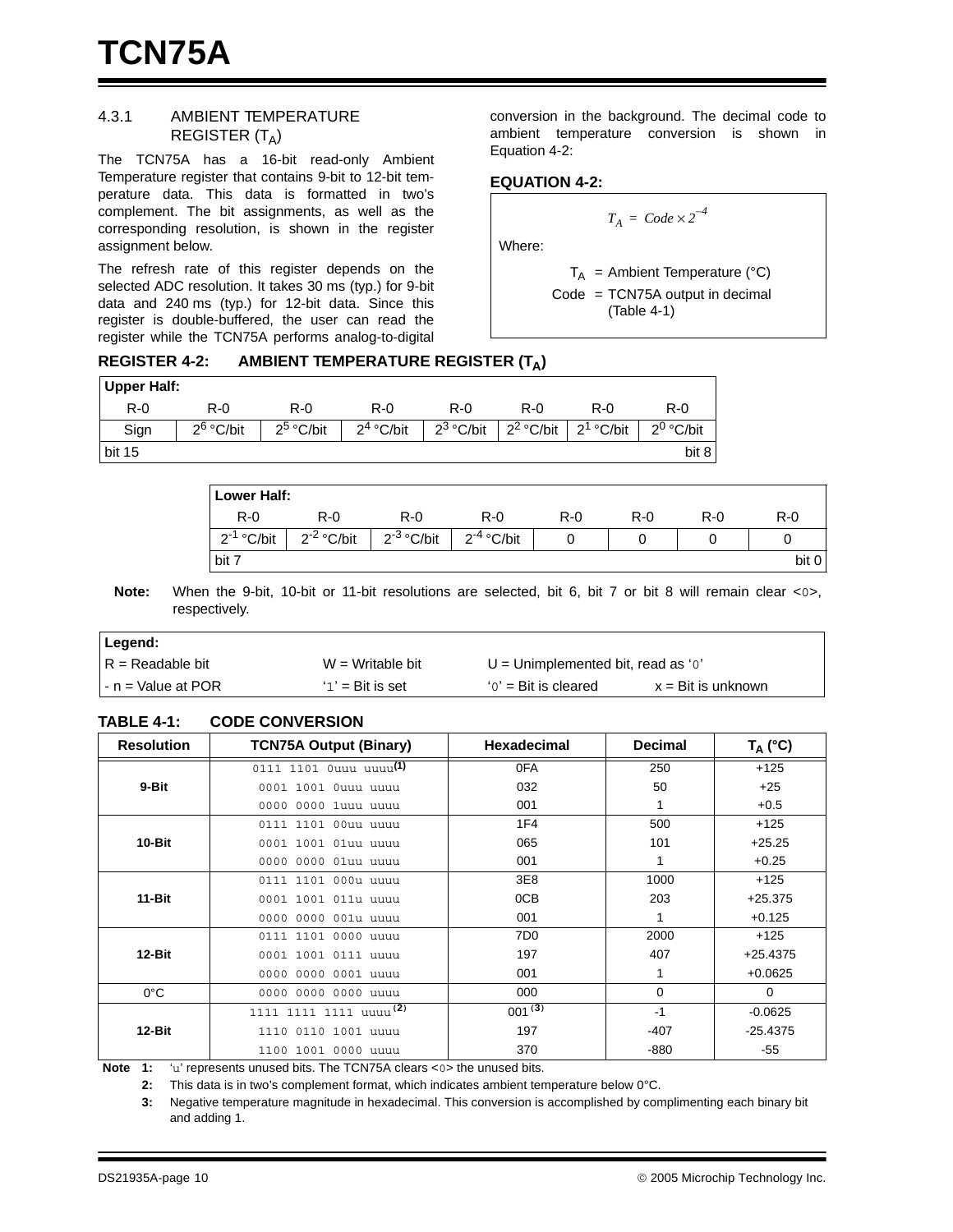#### 4.3.2 TEMPERATURE LIMIT-SET REGISTER (T<sub>SET</sub>)

The TCN75A has a 16-bit read/write Temperature Limit-Set register ( $T_{\text{SET}}$ ) which contains a 9-bit data in two's compliment format. This data represents a maximum temperature limit. If the ambient temperature exceeds this specified limit, the TCN75A asserts an alert output. (Refer to **[Section 4.3.4.3 "ALERT Output](#page-13-0) [Configuration"](#page-13-0)**).

This register uses the nine Most Significant bits (MSbs) and all other bits are don't cares.

The power-up default value of the  $T_{\text{SET}}$  register is 80°C, or <0 1010 0000> in binary.

| Upper Half |              |                       |              |              |              |              |              |
|------------|--------------|-----------------------|--------------|--------------|--------------|--------------|--------------|
| $R/W-0$    | $R/W-0$      | $R/W-0$               | $R/W-0$      | $R/W-0$      | $R/W-0$      | $R/W-0$      | $R/M-0$      |
| Sign       | $2^6$ °C/bit | 2 <sup>5</sup> °C/bit | $2^4$ °C/bit | $2^3$ °C/bit | $2^2$ °C/bit | $2^1$ °C/bit | $2^0$ °C/bit |
| bit 15     |              |                       |              |              |              |              | bit 8        |

| <b>Lower Half</b> |         |         |         |         |         |         |         |
|-------------------|---------|---------|---------|---------|---------|---------|---------|
| $R/W-0$           | $R - 0$ | $R - 0$ | $R - 0$ | $R - 0$ | $R - 0$ | $R - 0$ | $R - 0$ |
| $2^{-1}$ °C/bit   |         |         | U       |         |         |         |         |
| bit 7             |         |         |         |         |         |         | bit 0   |

| ∣Legend:               |                     |                                      |                    |
|------------------------|---------------------|--------------------------------------|--------------------|
| $IR = Readable bit$    | $W = Writeable bit$ | $U =$ Unimplemented bit, read as '0' |                    |
| $l - n =$ Value at POR | $'1'$ = Bit is set  | $'0'$ = Bit is cleared               | x = Bit is unknown |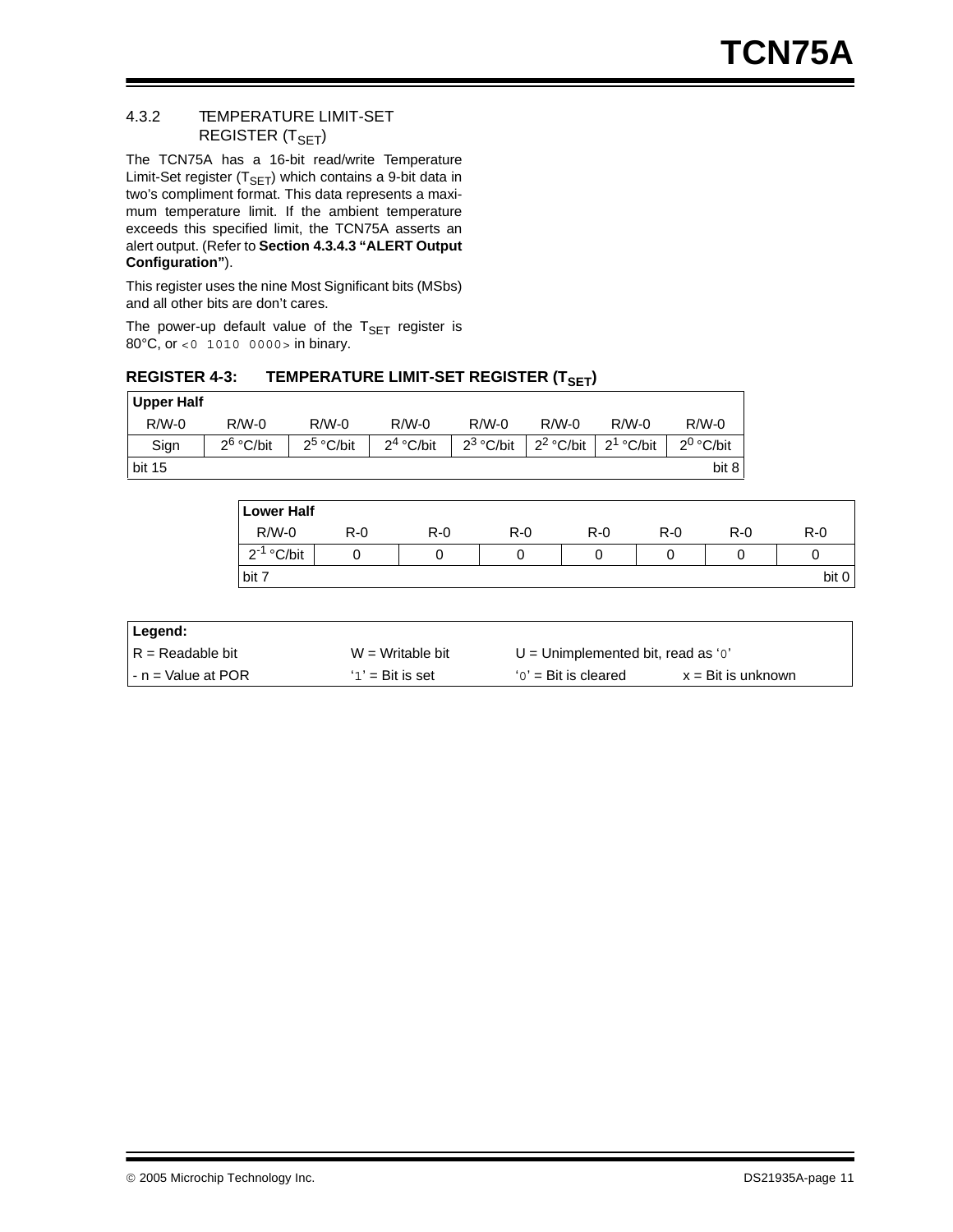#### 4.3.3 TEMPERATURE HYSTERESIS REGISTER (T<sub>HYST</sub>)

The TCN75A has a 16-bit read/write Temperature Hysteresis register that contains a 9-bit data in two's compliment format. This register is used to set a hysteresis for the  $T_{\text{SET}}$  limit. Therefore, the data represents a minimum temperature limit. If the ambient temperature drifts below the specified limit, the TCN75A asserts an alert output (refer to **[Section 4.3.4.3 "ALERT Output Configuration"](#page-13-0)**).

This register uses the nine Most Significant bits (MSbs) and all other bits are don't cares.

The power-up default value of  $T_{H\gamma ST}$  register is 75°C, or <0 1001 0110> in binary.

#### REGISTER 4-4: TEMPERATURE HYSTERESIS REGISTER (T<sub>HYST</sub>)

| <b>Upper Half:</b> |              |              |              |              |              |                       |              |
|--------------------|--------------|--------------|--------------|--------------|--------------|-----------------------|--------------|
| $R/W-0$            | $R/W-0$      | $R/W-0$      | $R/W-0$      | $R/W-0$      | $R/W-0$      | $R/W-0$               | $R/W-0$      |
| Sign               | $2^6$ °C/bit | $2^5$ °C/bit | $2^4$ °C/bit | $2^3$ °C/bit | $2^2$ °C/bit | 2 <sup>1</sup> °C/bit | $2^0$ °C/bit |
| bit 15             |              |              |              |              |              |                       | bit 8        |

| <b>Lower Half:</b> |         |         |         |         |         |         |         |
|--------------------|---------|---------|---------|---------|---------|---------|---------|
| $R/W-0$            | $R - 0$ | $R - 0$ | $R - 0$ | $R - 0$ | $R - 0$ | $R - 0$ | $R - 0$ |
| °C/bit<br>$\cap$ . |         |         |         | u       |         |         |         |
| bit 7              |         |         |         |         |         |         | bit 0   |

| ∣Legend:               |                     |                                      |                    |
|------------------------|---------------------|--------------------------------------|--------------------|
| $IR = Readable bit$    | $W = Writeable bit$ | $U =$ Unimplemented bit, read as '0' |                    |
| $l - n =$ Value at POR | $'1'$ = Bit is set  | $'0'$ = Bit is cleared               | x = Bit is unknown |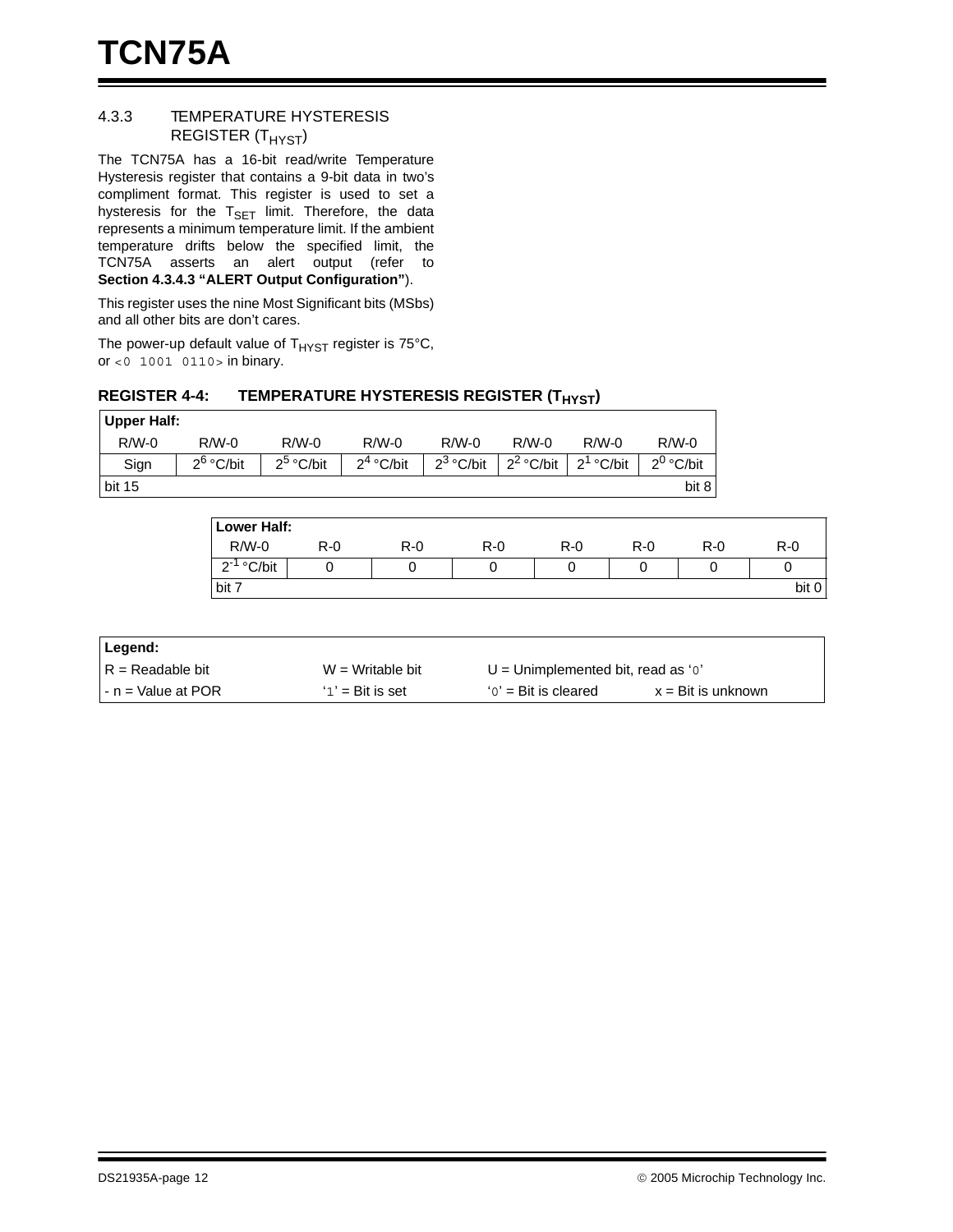#### <span id="page-12-0"></span>4.3.4 SENSOR CONFIGURATION REGISTER (CONFIG)

The TCN75A has an 8-bit read/write Configuration register that allows the user to select the different features. These features include shutdown, ALERT output select as comparator or interrupt output, ALERT output polarity, fault queue cycle, temperature measurement resolution and One-shot mode (single conversion while in shutdown). These functions are described in detail in the following sections.

#### **REGISTER 4-**

| R 4-5:    | <b>CONFIGURATION REGISTER (CONFIG)</b>                                                             |                                  |         |                     |                        |                          |                                      |               |  |  |  |
|-----------|----------------------------------------------------------------------------------------------------|----------------------------------|---------|---------------------|------------------------|--------------------------|--------------------------------------|---------------|--|--|--|
|           | $R/W-0$                                                                                            | $R/W-0$                          | $R/W-0$ | $R/W-0$             | $R/W-0$                | $R/W-0$                  | $R/W-0$                              | $R/W-0$       |  |  |  |
|           | One-Shot                                                                                           | Resolution                       |         |                     | <b>Fault Queue</b>     | <b>ALERT</b><br>Polarity | COMP/<br><b>INT</b>                  | Shut-<br>down |  |  |  |
|           | bit 7                                                                                              |                                  |         |                     |                        |                          |                                      | bit 0         |  |  |  |
| bit 7     | <b>ONE-SHOT bit</b>                                                                                |                                  |         |                     |                        |                          |                                      |               |  |  |  |
|           | $1 =$ Enabled<br>$0 =$ Disabled (Power-up default)                                                 |                                  |         |                     |                        |                          |                                      |               |  |  |  |
| bit 5-6   | <b>ΣΔ ADC RESOLUTION bits</b>                                                                      |                                  |         |                     |                        |                          |                                      |               |  |  |  |
|           | $00 = 9$ bit (Power-up default)<br>$01 = 10 \text{ bit}$<br>$10 = 11$ bit<br>$11 = 12 \text{ bit}$ |                                  |         |                     |                        |                          |                                      |               |  |  |  |
| bit $3-4$ | <b>FAULT QUEUE bits</b>                                                                            |                                  |         |                     |                        |                          |                                      |               |  |  |  |
|           | $00 = 1$ (Power-up default)<br>$01 = 2$<br>$10 = 4$<br>$11 = 6$                                    |                                  |         |                     |                        |                          |                                      |               |  |  |  |
| bit 2     |                                                                                                    | <b>ALERT POLARITY bit</b>        |         |                     |                        |                          |                                      |               |  |  |  |
|           | $1 =$ Active-high<br>$0 =$ Active-low (Power-up default)                                           |                                  |         |                     |                        |                          |                                      |               |  |  |  |
| bit 1     |                                                                                                    | <b>COMP/INT bit</b>              |         |                     |                        |                          |                                      |               |  |  |  |
|           | $1 =$ Interrupt mode<br>$0 =$ Comparator mode (Power-up default)                                   |                                  |         |                     |                        |                          |                                      |               |  |  |  |
| bit 0     | <b>SHUTDOWN bit</b>                                                                                |                                  |         |                     |                        |                          |                                      |               |  |  |  |
|           | $1 =$ Enable                                                                                       |                                  |         |                     |                        |                          |                                      |               |  |  |  |
|           |                                                                                                    | $0 =$ Disable (Power-up default) |         |                     |                        |                          |                                      |               |  |  |  |
|           | Legend:                                                                                            |                                  |         |                     |                        |                          |                                      |               |  |  |  |
|           | $R =$ Readable bit                                                                                 |                                  |         | $W = Writeable bit$ |                        |                          | $U =$ Unimplemented bit, read as '0' |               |  |  |  |
|           | - n = Value at POR                                                                                 |                                  |         | $1'$ = Bit is set   | $'0'$ = Bit is cleared |                          | $x = \text{Bit}$ is unknown          |               |  |  |  |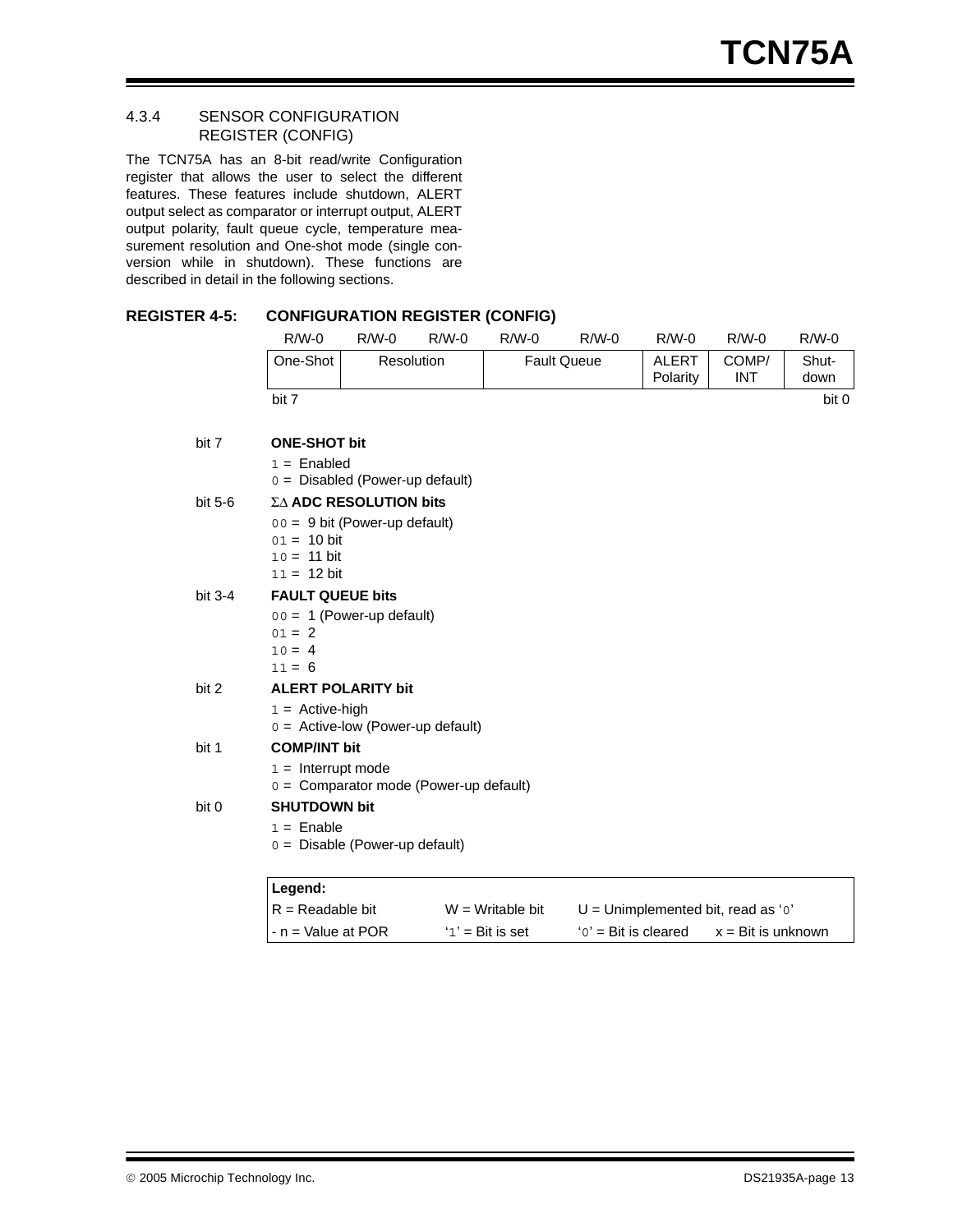#### 4.3.4.1 Shutdown Mode

The Shutdown mode disables all power-consuming activities (including temperature sampling operations) while leaving the serial interface active. The device consumes 2 µA (max.) in this mode. It remains in this mode until the Configuration register is updated to enable continuous conversion or until power is recycled.

In Shutdown mode, the CONFIG,  $T_A$ ,  $T_{SET}$  and  $T_{H YST}$ registers can be read or written to; however, the serial bus activity will increase the shutdown current.

#### 4.3.4.2 One-Shot Mode

The TCN75A can also be used in a One-shot mode that can be selected using bit 7 of the CONFIG register. The One-shot mode performs a single temperature measurement and returns to Shutdown mode. This mode is especially useful for low-power applications where temperature is measured upon command from a controller. For example, a 9-bit  $T_A$  in One-shot mode consumes 200  $\mu$ A (typ.) for 30 ms and 0.1  $\mu$ A (typ.) during shutdown.

To access this feature, the device needs to initially be in Shutdown mode. This is done by sending a byte to the CONFIG register with bit 0 set <1> and bit 7 cleared <0>. Once the device is in Shutdown mode, the CONFIG register needs to be written to again, with bit 0 and bit 7 set <1>. This begins the single conversion cycle of  $t_{CONV}$ , 30ms for 9-bit data. Once the conversion is completed,  $T_A$  is updated and bit 7 of CONFIG becomes cleared <0> by the TCN75A.

#### **TABLE 4-6: SHUTDOWN AND ONE-SHOT MODE DESCRIPTION**

| <b>Operational Mode</b>                               | One-Shot<br>(Bit 7) | <b>Shutdown</b><br>(Bit 0) |
|-------------------------------------------------------|---------------------|----------------------------|
| <b>Continuous Conversion</b>                          |                     |                            |
| Shutdown                                              |                     |                            |
| <b>Continuous Conversion</b><br>(One-shot is ignored) |                     |                            |
| One-shot                                              |                     |                            |

**Note:** The shutdown command <01> needs to be programmed before sending a oneshot command <11>.

#### <span id="page-13-0"></span>4.3.4.3 ALERT Output Configuration

The ALERT output can be configured as either a comparator output or as Interrupt Output mode using bit 1 of CONFIG. The polarity can also be specified as an active-high or active-low using bit 2 of CONFIG. The following sections describe each output mode, while [Figure 4-3](#page-13-1) gives a graphical description.

#### 4.3.4.4 Comparator Mode

In Comparator mode, the ALERT output is asserted when  $T_A$  is greater than  $T_{SET}$ . The pin remains active until  $T_A$  is lower than  $T_{H YST}$ . The Comparator mode is useful for thermostat-type applications, such as turning on a cooling fan or triggering a system shutdown when the temperature exceeds a safe operating range.

In Comparator mode, if the device enters the Shutdown mode with asserted ALERT output, the output remains active during shutdown. The device must be operating in continuous conversion, with  $T_A$  below  $T_{H\gamma ST}$ , for the ALERT output to be deasserted.

#### 4.3.4.5 Interrupt Mode

In Interrupt mode, the ALERT output is asserted when  $T_A$ is greater than  $T_{\text{SET}}$ . However, the output is deasserted when the user performs a read from any register. This mode is designed for interrupt-driven, microcontrollerbased systems. The microcontroller receiving the interrupt will have to acknowledge the interrupt by reading any register from the TCN75A. This will clear the interrupt and the ALERT pin will become deasserted. When  $T_A$ drifts below  $T_{H<sub>YST</sub>$ , the TCN75A outputs another interrupt and the controller needs to read a register to deassert the ALERT output. Shutting down the device will also reset, or deassert, the ALERT output.

<span id="page-13-1"></span>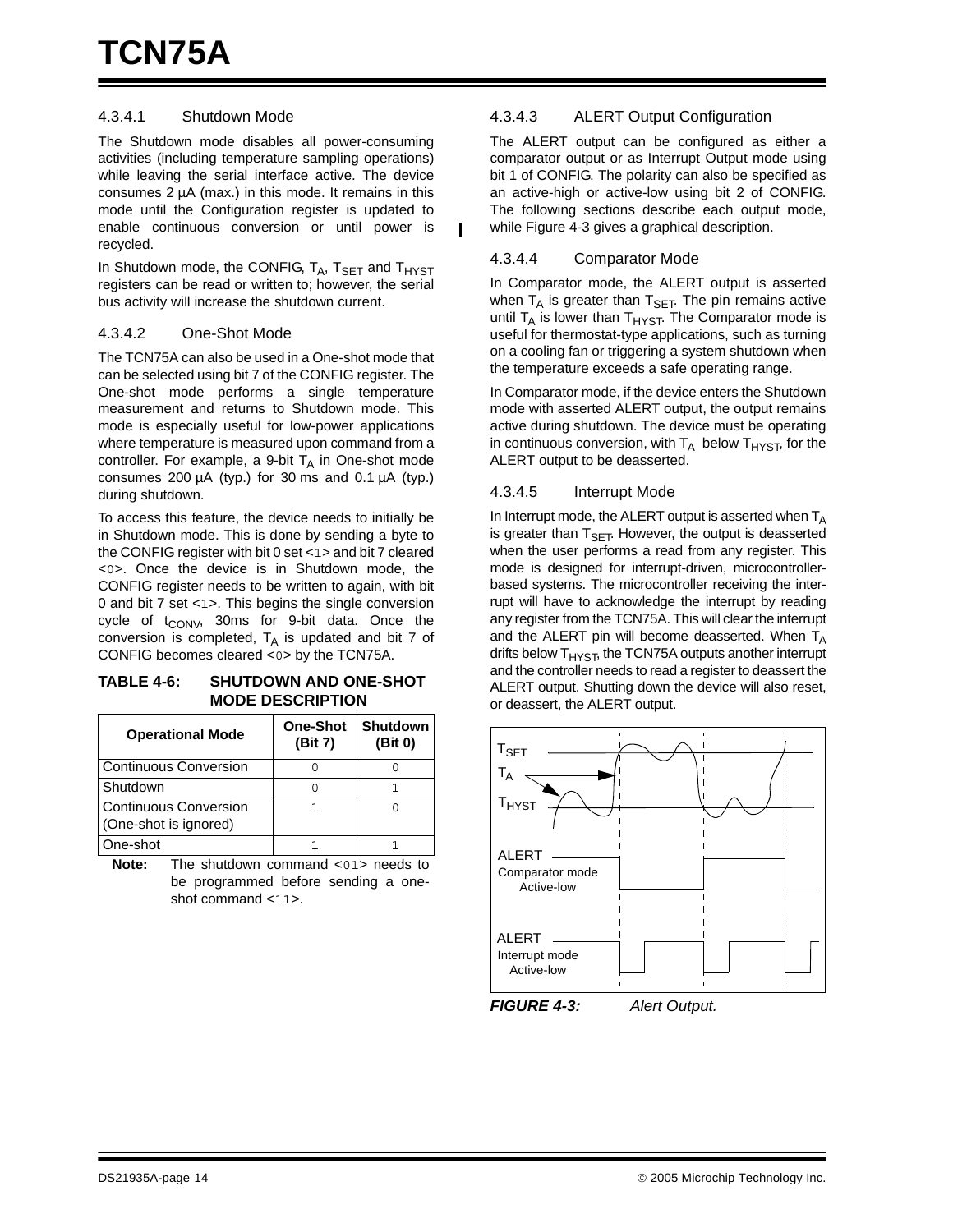#### 4.3.4.6 Fault Queue

The fault queue feature can be used as a filter to lessen the probability of spurious activation of the ALERT pin.  $T_A$  must remain above  $T_{\text{SET}}$  for the consecutive number of conversion cycles selected using the Fault Queue bits. Bit 3 and bit 4 of CONFIG can be used to select up to six fault queue cycles. For example, if six fault queues are selected,  $T_A$  must be greater than  $T_{\text{SFT}}$  for six consecutive conversions before ALERT is asserted as a comparator or an interrupt output.

This queue setting also applies for  $T_{H\gamma ST}$ . If six fault queues are selected,  $T_A$  must remain below  $T_{H\text{YST}}$  for six consecutive conversions before ALERT is deasserted (Comparator mode) or before another interrupt is asserted (Interrupt mode).

#### <span id="page-14-0"></span>4.3.4.7 ΣΔ ADC Resolution

The TCN75A provides access to select the ADC resolution from 9-bit to 12-bit using bit 6 and bit 5 of the CONFIG register. The user can gain better insight into the trends and characteristics of the ambient temperature by using a finer resolution. Increasing the resolution also reduces the quantization error. [Figure 2-4](#page-4-0) shows accuracy versus resolution.

[Table 4-1](#page-14-1) shows the  $T_A$  register conversion time for the corresponding resolution.

#### <span id="page-14-1"></span>**TABLE 4-1: RESOLUTION AND CONVERSION TIME**

| <b>Bits</b> | <b>Resolution</b><br>°C/bit (typ.) | $t_{CONV}$ (typ.) |
|-------------|------------------------------------|-------------------|
|             | 0.5                                | 30 ms             |
| 10          | 0.25                               | 60 ms             |
| 11          | 0.125                              | $120$ ms          |
| 12          | 0.0625                             | 240 ms            |

#### **4.4 Summary of Power-up Condition**

The TCN75A has an internal Power-on Reset (POR) circuit. If the power supply voltage  $V_{DD}$  glitches down to the 1.7V (typ.) threshold, the device resets the registers to the power-up default settings.

[Table 4-2](#page-14-2) shows the power-up default summary.

<span id="page-14-2"></span>**TABLE 4-2: POWER-UP DEFAULTS**

| Register                    | Data<br>(Hex) | <b>Power-up Defaults</b>                                                                                                |  |  |  |  |
|-----------------------------|---------------|-------------------------------------------------------------------------------------------------------------------------|--|--|--|--|
|                             | 0000          | $\overline{0}^{\circ}$ C                                                                                                |  |  |  |  |
| $\mathsf{T}_{\mathsf{SET}}$ | A000          | $80^{\circ}$ C                                                                                                          |  |  |  |  |
| Тнүѕт                       | 9600          | $75^{\circ}$ C                                                                                                          |  |  |  |  |
| Pointer                     | 00            | Temperature register                                                                                                    |  |  |  |  |
| <b>CONFIG</b>               | 00            | <b>Continuous Conversion</b><br>Comparator mode<br><b>Active-low Output</b><br><b>Fault Queue 1</b><br>9-bit Resolution |  |  |  |  |

At power-up, the TCN75A has an inherent 2 ms (typ.) power-up delay before updating the registers with default values and start a conversion cycle. This delay reduces register corruption due to unsettled power. After power-up, it takes  $t_{CONV}$  for the TCN75A to update the  $T_A$  register with valid temperature data.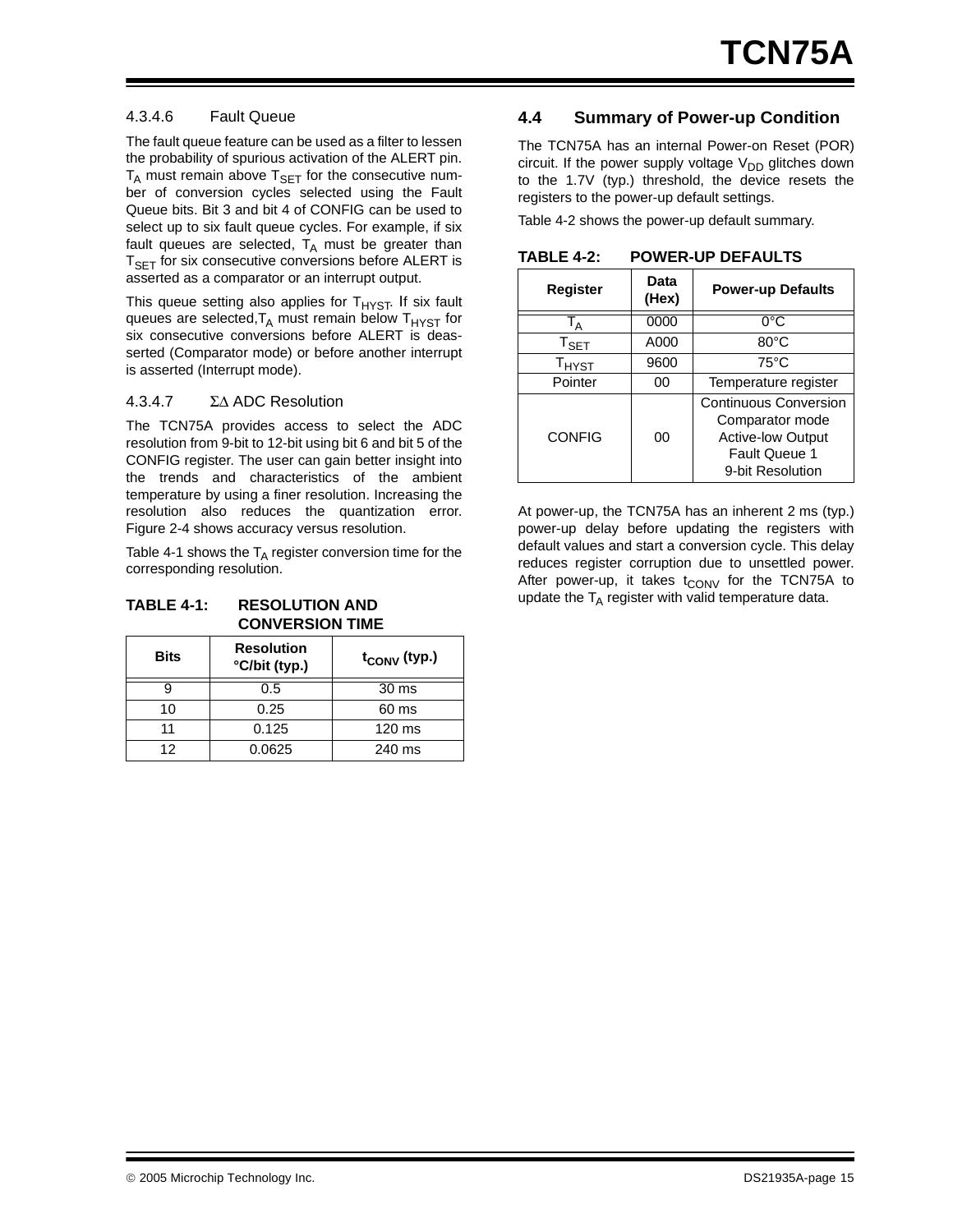#### **5.0 SERIAL COMMUNICATION**

#### **5.1 2-Wire I2C™ Compatible Interface**

The TCN75A serial clock input (SCLK) and the bidirectional Serial Data (SDA) line form a 2-wire bidirectional serial port for communication.

The following bus protocol has been defined:

| Term         | <b>Description</b>                                                                                                                                                                  |  |  |  |  |  |
|--------------|-------------------------------------------------------------------------------------------------------------------------------------------------------------------------------------|--|--|--|--|--|
| Transmitter  | Device sending data to the bus                                                                                                                                                      |  |  |  |  |  |
| Receiver     | Device receiving data from the bus                                                                                                                                                  |  |  |  |  |  |
| Master       | The device that controls the serial bus,<br>typically a microcontroller                                                                                                             |  |  |  |  |  |
| Slave        | The device addressed by the master,<br>such as the TCN75A                                                                                                                           |  |  |  |  |  |
| <b>START</b> | A unique signal from master to initiate<br>serial interface with a slave                                                                                                            |  |  |  |  |  |
| <b>STOP</b>  | A unique signal from the master to<br>terminate serial interface from a slave                                                                                                       |  |  |  |  |  |
| Read/Write   | A read or write to the TCN75A registers                                                                                                                                             |  |  |  |  |  |
| <b>ACK</b>   | A receiver Acknowledges (ACK) the<br>reception of each byte by polling the<br>bus                                                                                                   |  |  |  |  |  |
| <b>NAK</b>   | A receiver Not-Acknowledges (NAK) or<br>releases the bus to show End-of-Data<br>(EOD)                                                                                               |  |  |  |  |  |
| <b>Busy</b>  | Communication is not possible<br>because the bus is in use                                                                                                                          |  |  |  |  |  |
| Not Busy     | The bus is in the idle state, both SDA<br>and SCLK remain high                                                                                                                      |  |  |  |  |  |
| Data Valid   | SDA must remain stable before SCLK<br>becomes high in order for a data bit to<br>be considered valid. During normal<br>data transfers, SDA only changes state<br>while SCLK is low. |  |  |  |  |  |

**TABLE 5-1: SERIAL BUS CONVENTIONS**

#### 5.1.1 DATA TRANSFER

Data transfers are initiated by a START condition, followed by a 7-bit device address and a 1-bit read/ write. Acknowledge (ACK) from slave confirms the reception of each byte. Each access must be terminated by a STOP condition.

Data transfer may be initiated when the bus is in idle.

#### 5.1.2 MASTER/SLAVE

The bus is controlled by a master device (typically a microcontroller) that controls the bus access and generates the START and STOP conditions. The TCN75A is a slave device and does not control other devices in the bus. Both master and slave devices can operate as either transmitter or receiver. However, the master device determines which mode is activated.

#### 5.1.3 START/STOP CONDITION

A high-to-low transition of the SDA line (while SCLK is high) is the START condition. All data transfers must be preceded by a START condition from the master. If a START condition is generated during data transfer, the TCN75A resets and accepts the new START condition.

A low-to-high transition of the SDA line (while SCLK is high) is the STOP condition. All data transfers must be ended by a STOP condition from the master. If a STOP condition is introduced during data transmission, the TCN75A releases the bus.

#### 5.1.4 ADDRESS BYTE

Following the START condition, the host must transmit the address byte to the TCN75A. The address for the TCN75A is <1001,A2,A1,A0> in binary, where the A0, A1 and A2 bits are set externally by connecting the corresponding pins to  $V_{DD}$  <1> or GND <0>. The 7-bit address transmitted in the serial bit stream must match the selected address for the TCN75A to respond with an ACK.

Bit 8 in the address byte is a read/write bit. Setting this bit to '1' commands a read operation, while '0' commands a write operation.



*FIGURE 5-1: Device Addressing.*

#### 5.1.5 DATA VALID

After the start condition, each bit of data in transmission needs to be settled for time specified by t<sub>SU-DATA</sub> before SCLK toggles from low-to-high (refer to the Serial Interface Timing Specification).

#### 5.1.6 ACKNOWLEDGE (ACK)

Each receiving device, when addressed, is obliged to generate an acknowledge bit after the reception of each byte. The master device must generate an extra clock pulse for ACK to be recognized.

The acknowledging device has to pull down the SDA line for  $t<sub>SU-DATA</sub>$  before the low-to-high transition of SCLK from the Master and remains pulled down for  $t_{H-DATA}$  after high-to-low transition of SCLK.

During read, the master must signal an End-of-Data (EOD) to the slave by not generating an ACK bit once the last bit has been clocked out of the slave. In this case, the slave will leave the data line released to enable the master to generate the STOP condition.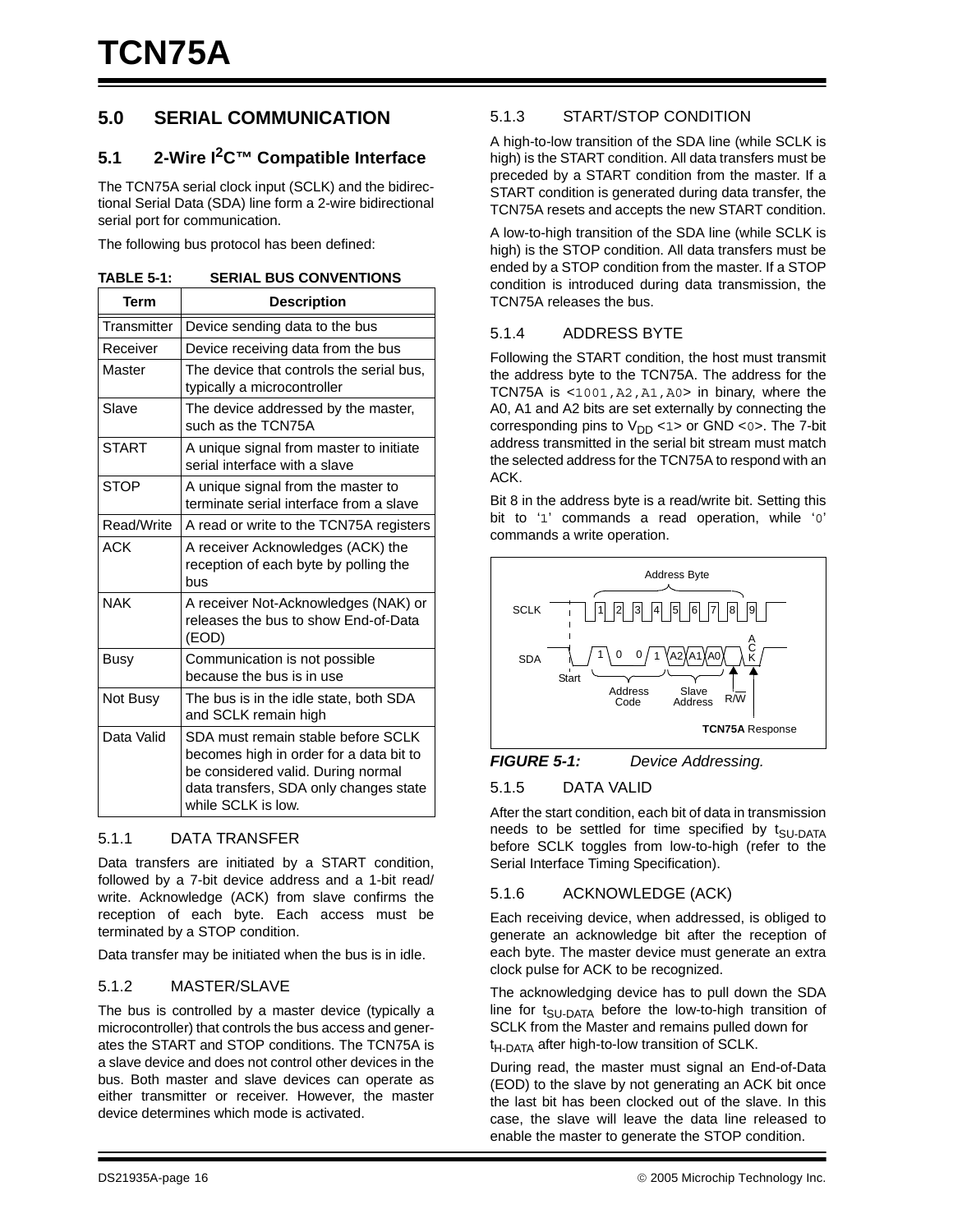

#### **5.2 Graphical Representation of the TCN75A Serial Protocols**

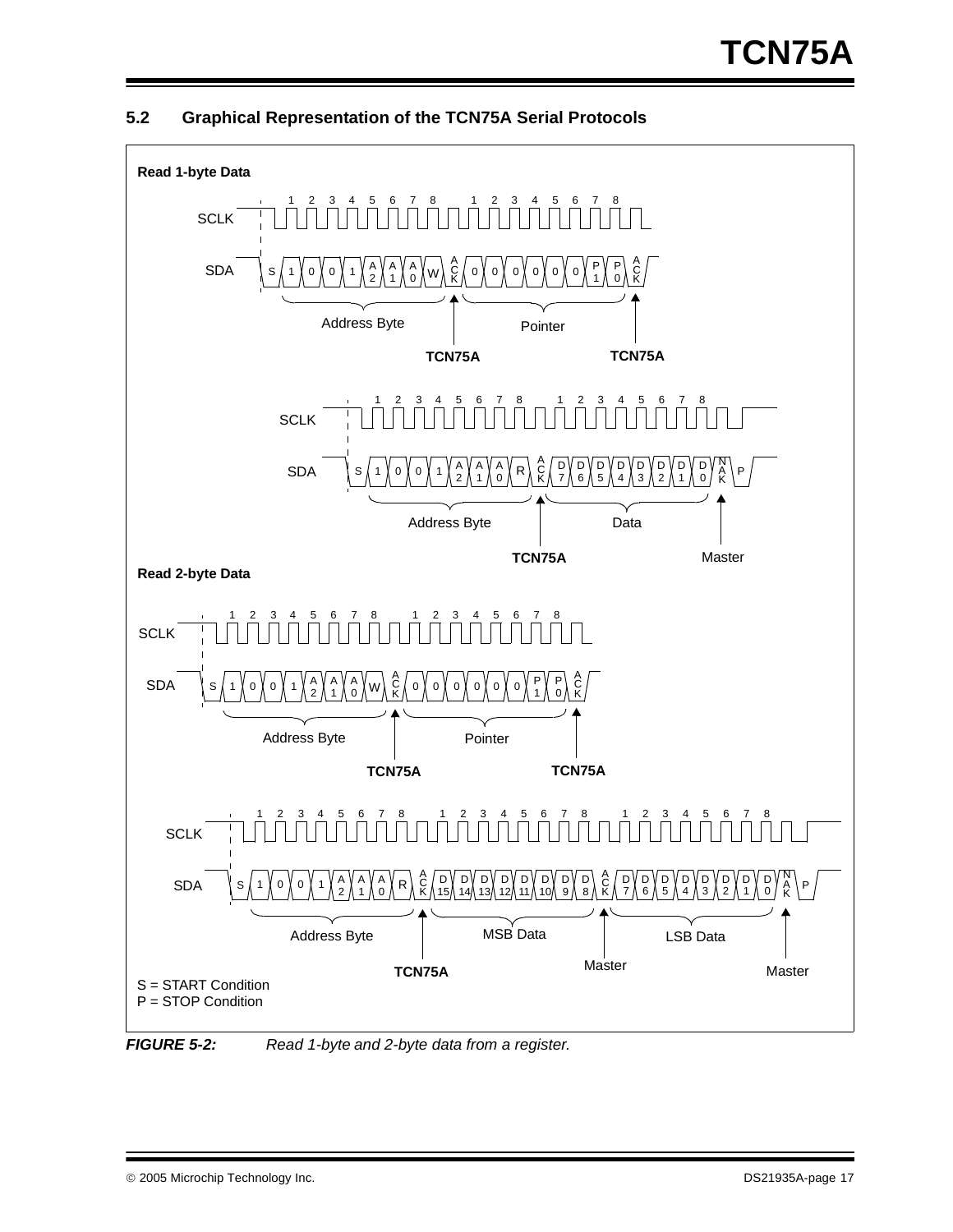

*FIGURE 5-3: Write 1-byte and 2-byte data from a register.*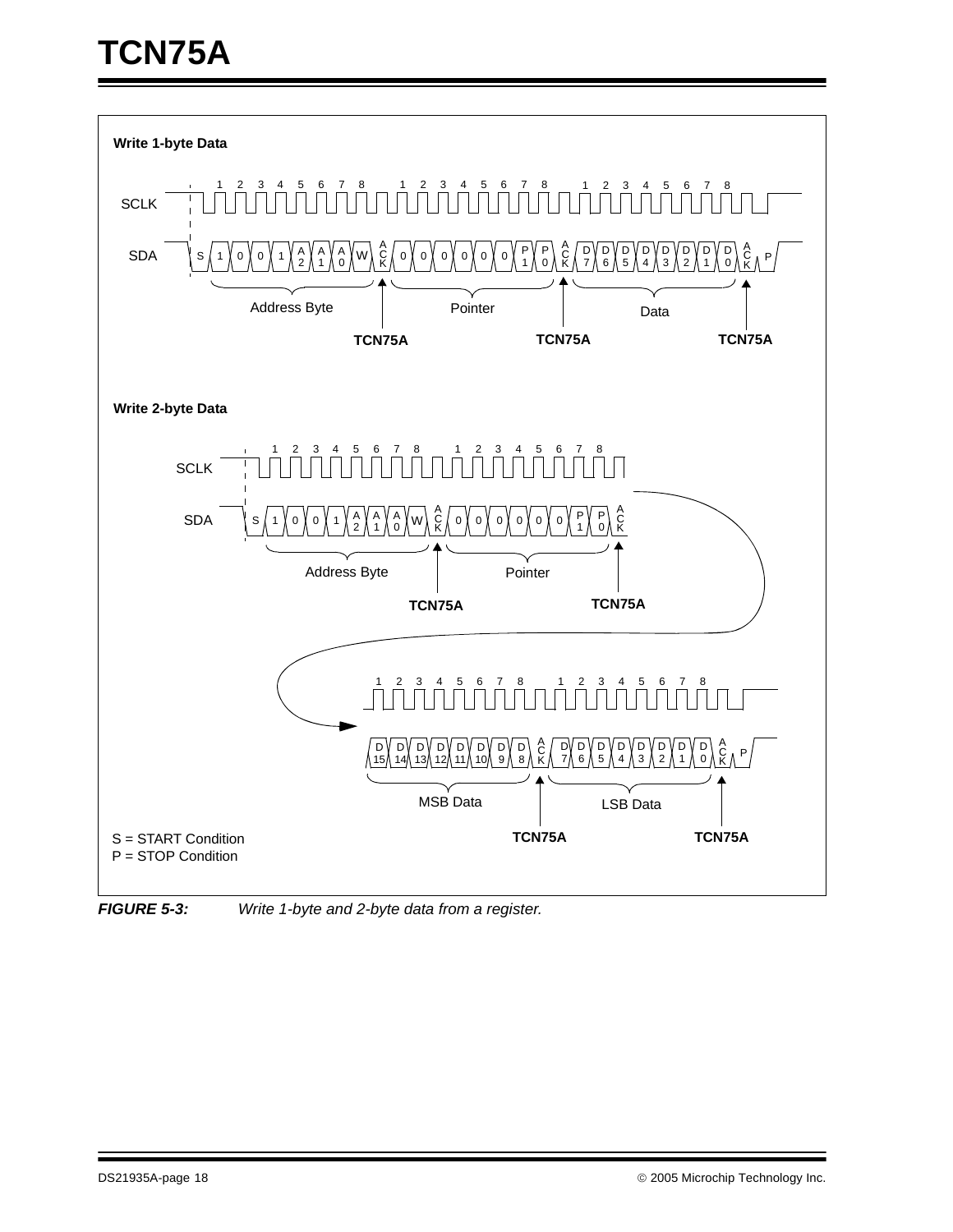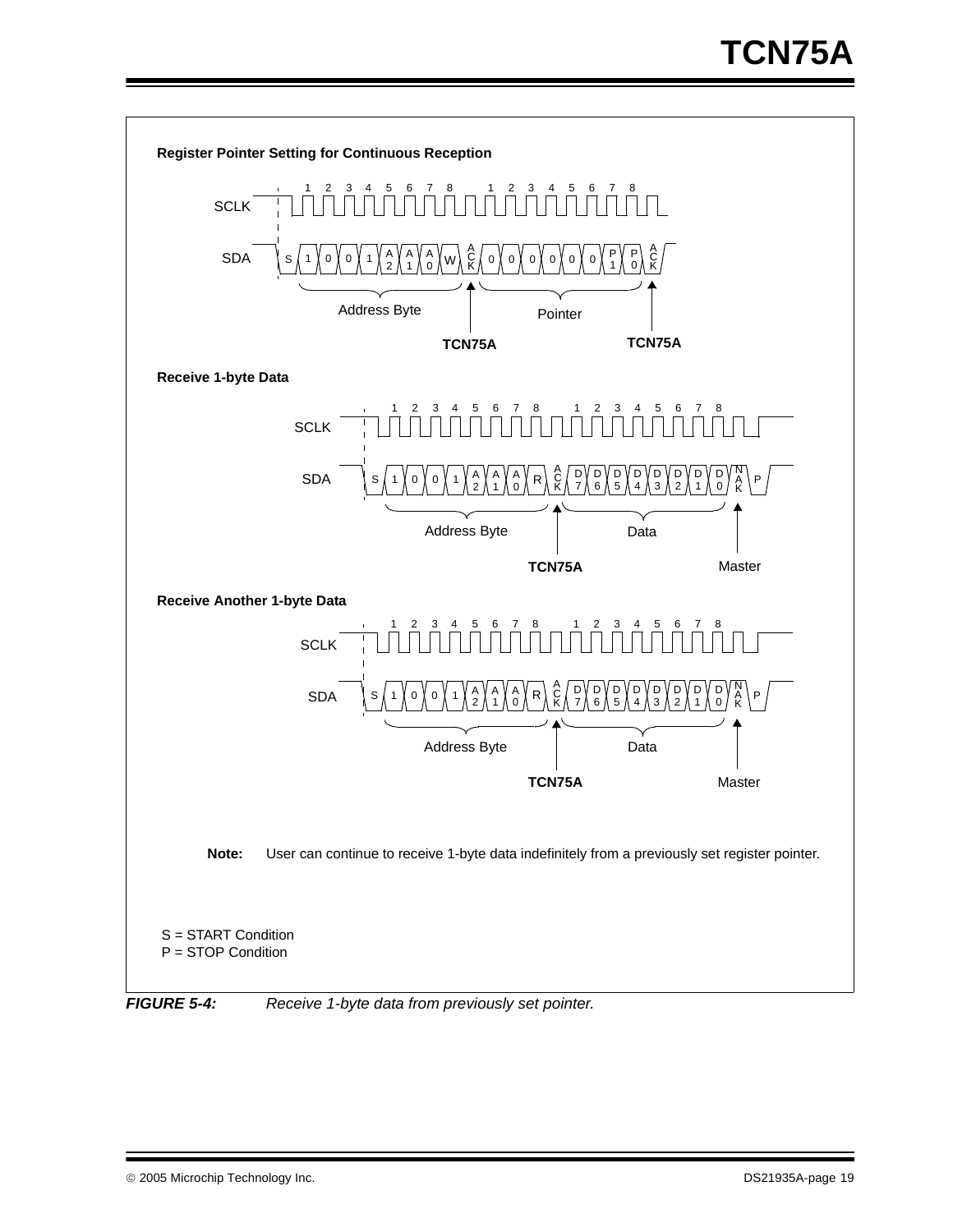

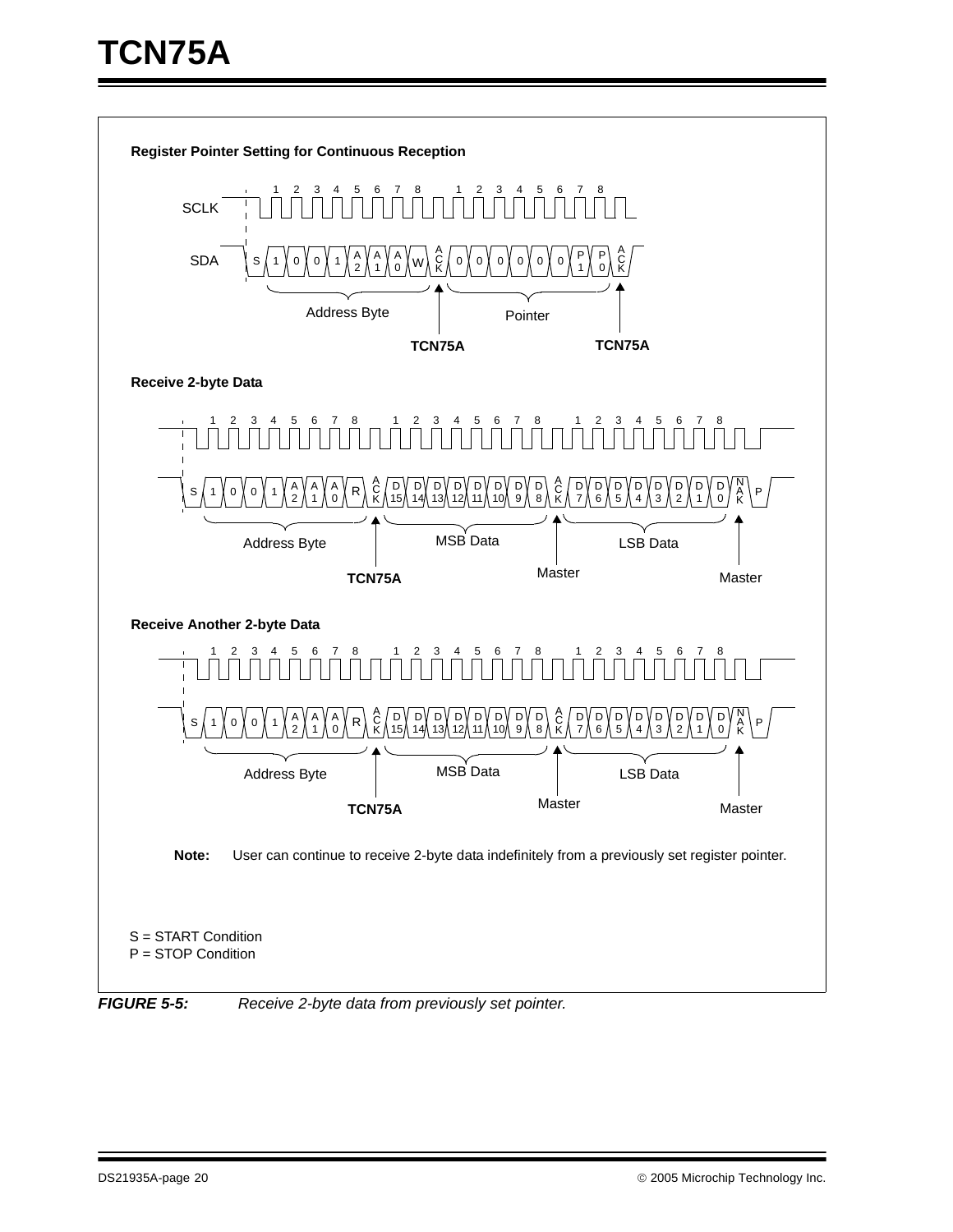#### **6.0 APPLICATIONS INFORMATION**

#### **6.1 Connecting to the Serial Bus**

The SDA and SCLK serial interface are open-drain pins that require pull-up resistors. This configuration is shown in [Figure 6-1.](#page-20-0)



<span id="page-20-0"></span>*FIGURE 6-1: Pull-up Resistors On Serial Interface.*

The TCN75A is designed to meet 0.4V (max.) voltage drop at 3 mA of current. This allows the TCN75A to drive lower values of pull-up resistors and higher bus capacitance. In this application, all devices on the bus must meet the same pull-down current requirements.

#### **6.2 Typical Application**

Microchip provides several microcontroller product lines with Master Synchronous Serial Port Modules (MSSP) that include the  $I^2C$  interface mode. This module implements all master and slave functions and simplifies the firmware development overhead. [Figure 6-2](#page-20-1) shows a typical application using the PIC16F737 as a master to control other Microchip slave products, such as EEPROM, fan speed controllers and the TCN75A temperature sensor connected to the bus.



<span id="page-20-1"></span>*Bus*

*FIGURE 6-2: Multiple Devices on I2C™* 

The ALERT output can be wire-ORed with a number of other open-drain devices. In such applications, the output needs to be programmed as an active-low output. Most systems will require pull-up resistors for this configuration.

#### **6.3 Layout Considerations**

The TCN75A does not require any additional components besides the master controller in order to measure temperature. However, it is recommended that a decoupling capacitor of 0.1 µF to 1 µF be used between the  $V_{DD}$  and GND pins. A high-frequency ceramic capacitor is recommended. It is necessary for the capacitor to be located as close as possible to the power pins in order to provide effective noise protection.

#### **6.4 Thermal Considerations**

The TCN75A measures temperature by monitoring the voltage of a diode located in the die. A low-impedance thermal path between the die and the Printed Circuit Board (PCB) is provided by the pins. Therefore, the TCN75A effectively monitors the temperature of the PCB. However, the thermal path for the ambient air is not as efficient because the plastic device package functions as a thermal insulator.

A potential for self-heating errors can exist if the TCN75A SDA and SCLK communication lines are heavily loaded with pull-ups. Typically, the self-heating error is negligible because of the relatively small current consumption of the TCN75A. However, in order to maximize the temperature accuracy, the SDA and SCLK pins need to be lightly loaded.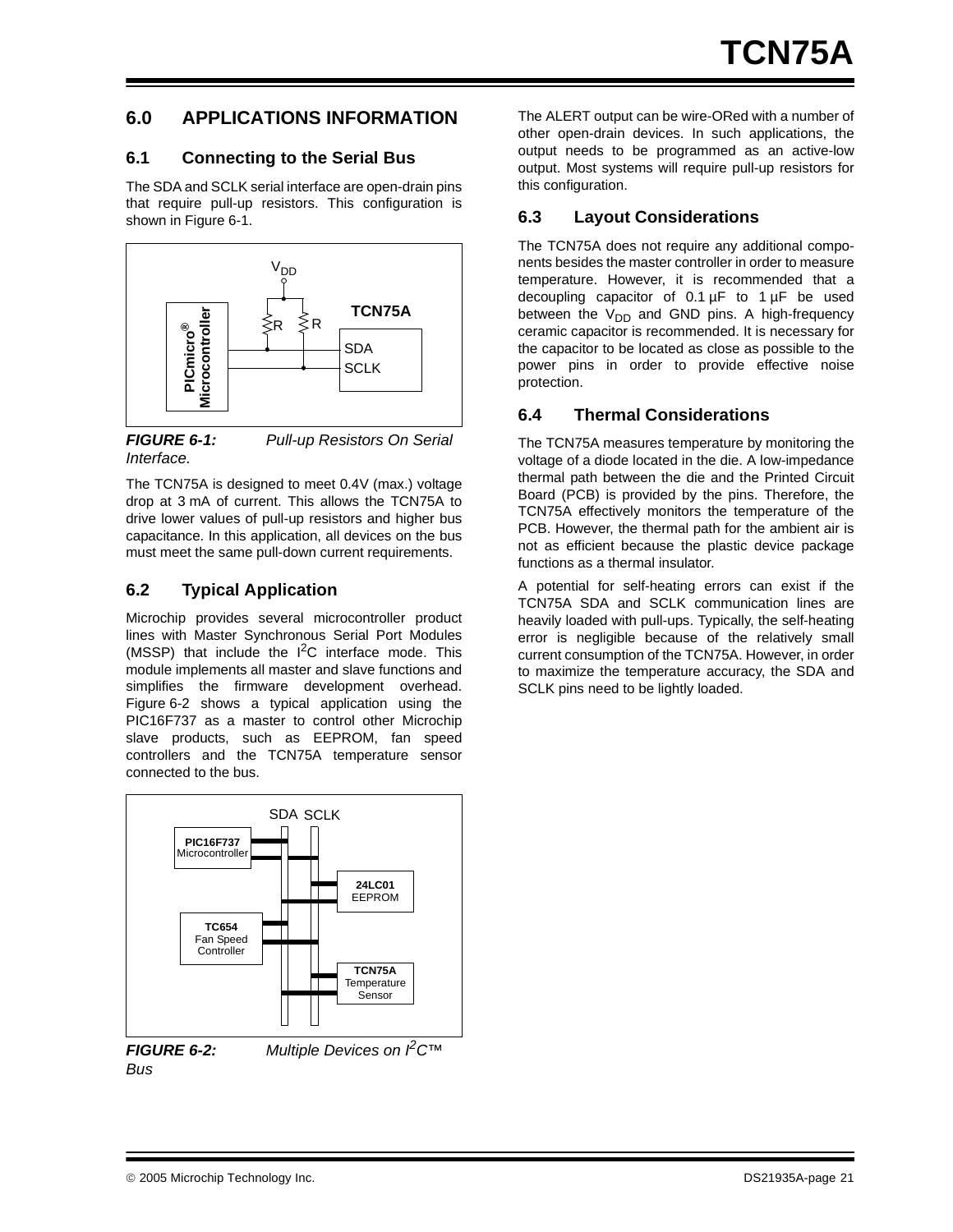#### **7.0 PACKAGING INFORMATION**

#### **7.1 Package Marking Information**









|       | YY<br><b>WW</b><br><b>NNN</b><br>(e3)<br>$\star$ | <b>Legend:</b> XXX Customer-specific information<br>Year code (last digit of calendar year)<br>Year code (last 2 digits of calendar year)<br>Week code (week of January 1 is week '01')<br>Alphanumeric traceability code<br>Pb-free JEDEC designator for Matte Tin (Sn)<br>This package is Pb-free. The Pb-free JEDEC designator $\langle (e_3) \rangle$<br>can be found on the outer packaging for this package. |
|-------|--------------------------------------------------|--------------------------------------------------------------------------------------------------------------------------------------------------------------------------------------------------------------------------------------------------------------------------------------------------------------------------------------------------------------------------------------------------------------------|
| Note: |                                                  | In the event the full Microchip part number cannot be marked on one line, it will<br>be carried over to the next line, thus limiting the number of available<br>characters for customer-specific information.                                                                                                                                                                                                      |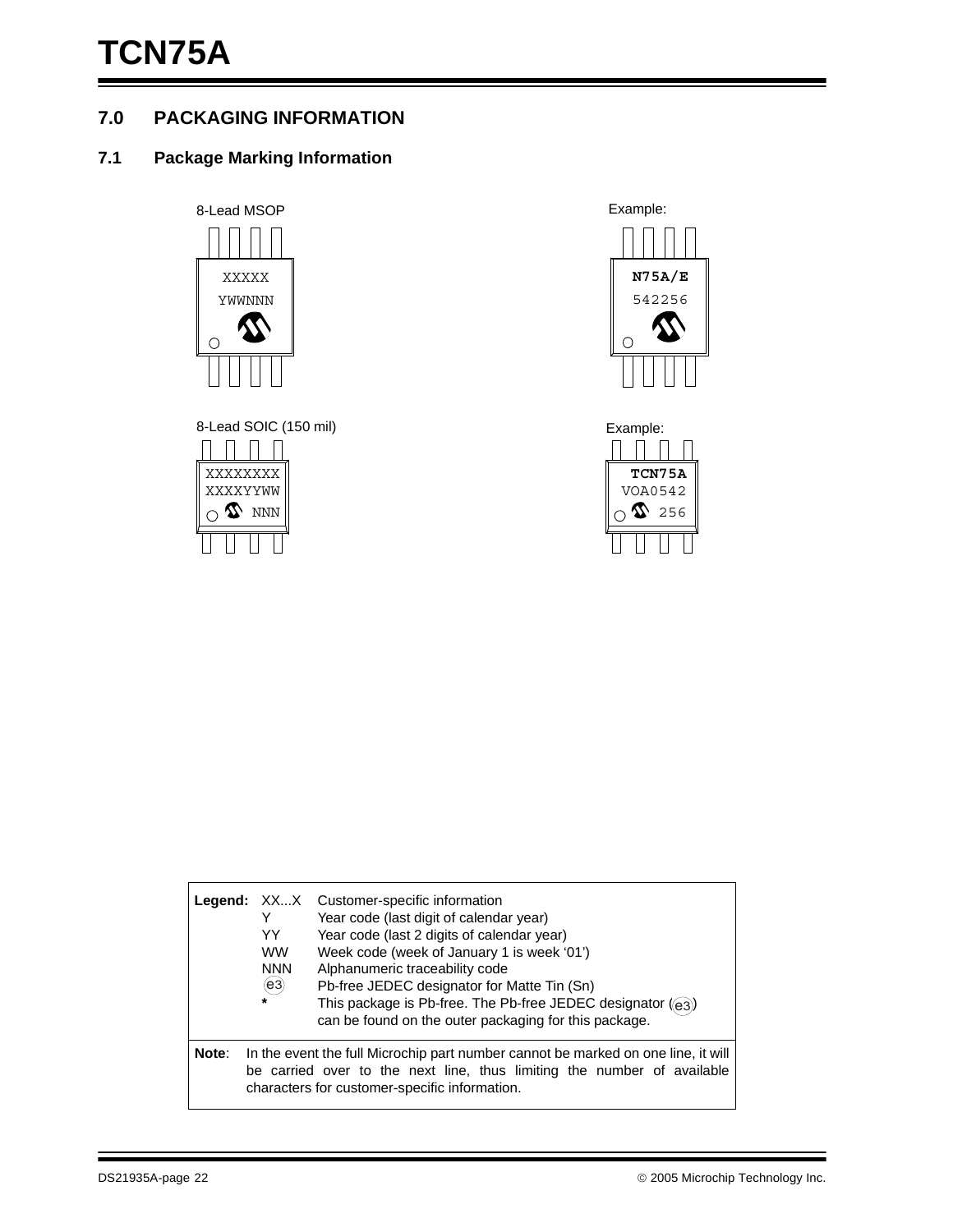#### **8-Lead Plastic Micro Small Outline Package (UA) (MSOP)**





|                                 | Units          | <b>INCHES</b> |                          |                           | MILLIMETERS*         |                          |              |  |
|---------------------------------|----------------|---------------|--------------------------|---------------------------|----------------------|--------------------------|--------------|--|
| <b>Dimension Limits</b>         |                | <b>MIN</b>    | <b>NOM</b>               | <b>MAX</b>                | <b>MIN</b>           | <b>NOM</b>               | <b>MAX</b>   |  |
| Number of Pins                  | n              |               | 8                        |                           |                      | 8                        |              |  |
| Pitch                           | p              |               | .026 BSC                 |                           |                      | 0.65 BSC                 |              |  |
| Overall Height                  | A              |               |                          | .043                      |                      |                          | 1.10         |  |
| <b>Molded Package Thickness</b> | A <sub>2</sub> | .030          | .033                     | .037                      | 0.75                 | 0.85                     | 0.95         |  |
| Standoff                        | A <sub>1</sub> | .000          |                          | .006                      | 0.00                 |                          | 0.15         |  |
| Overall Width                   | E              |               | .193 TYP.                |                           | 4.90 BSC             |                          |              |  |
| Molded Package Width            | E1             |               | .118 BSC                 |                           | 3.00 BSC             |                          |              |  |
| Overall Length                  | D              |               | .118 BSC                 |                           | 3.00 BSC             |                          |              |  |
| Foot Length                     |                | .016          | .024                     | .031                      | 0.80<br>0.40<br>0.60 |                          |              |  |
| Footprint (Reference)           | F              | .037 REF      |                          | 0.95 REF                  |                      |                          |              |  |
| Foot Angle                      | φ              | $0^{\circ}$   |                          | $8^{\circ}$               | $0^{\circ}$          |                          | $8^\circ$    |  |
| <b>Lead Thickness</b>           | c              | .003          | .006                     | .009                      | 0.08                 | $\overline{\phantom{0}}$ | 0.23         |  |
| Lead Width                      | B              | .009          | .012                     | .016                      | 0.22                 |                          | 0.40         |  |
| Mold Draft Angle Top            | $\alpha$       | $5^\circ$     |                          | $5^\circ$<br>$15^{\circ}$ |                      |                          | $15^{\circ}$ |  |
| Mold Draft Angle Bottom         | β              | $5^\circ$     | $\overline{\phantom{a}}$ | $15^{\circ}$              | $5^{\circ}$          | ۰                        | $15^{\circ}$ |  |

\*Controlling Parameter

Notes:

Dimensions D and E1 do not include mold flash or protrusions. Mold flash or protrusions shall not exceed .010" (0.254mm) per side.

JEDEC Equivalent: MO-187

Drawing No. C04-111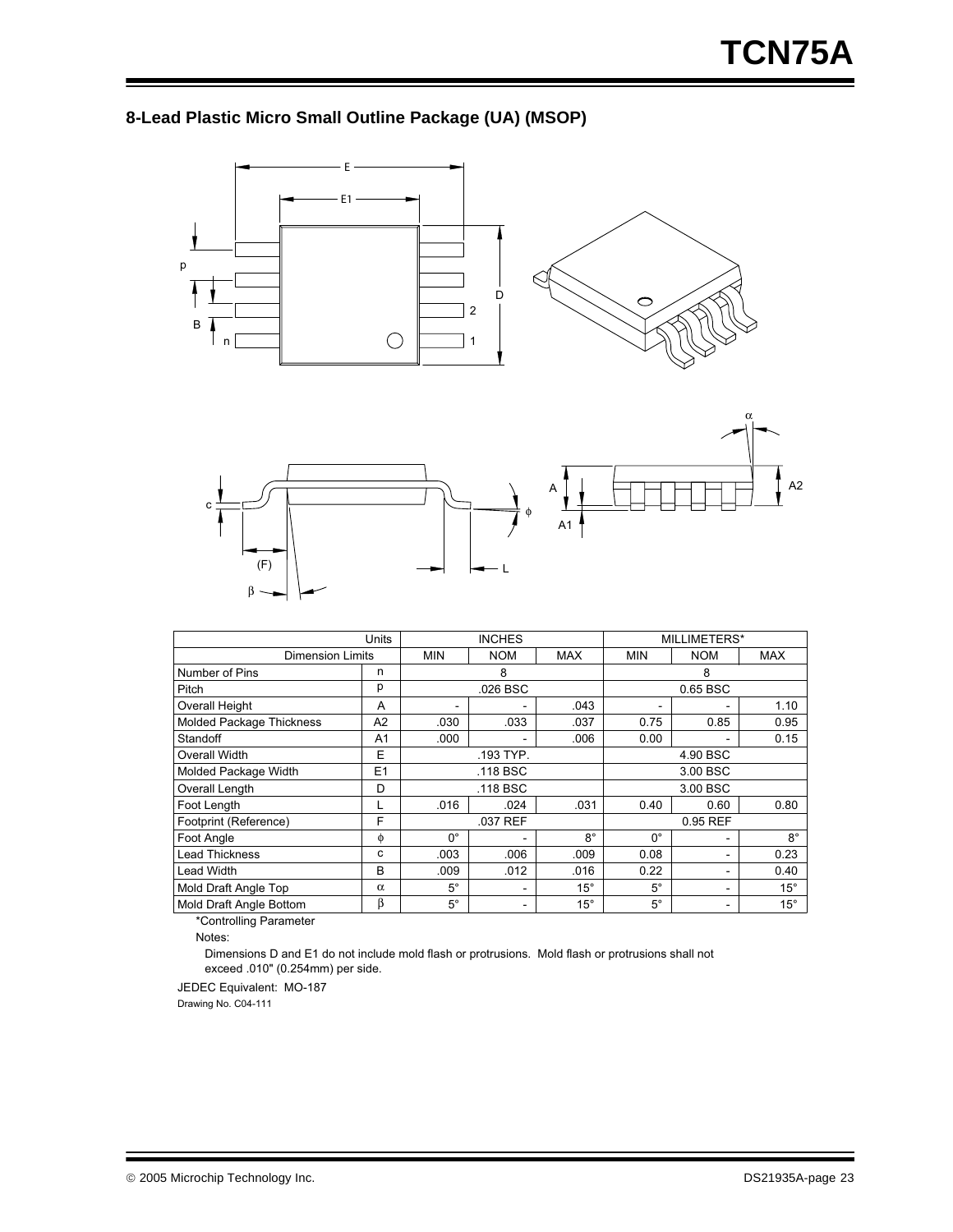**8-Lead Plastic Small Outline (OA) – Narrow, 150 mil Body (SOIC)**









|                                     | <b>Units</b> | INCHES*    |            | <b>MILLIMETERS</b> |            |            |            |
|-------------------------------------|--------------|------------|------------|--------------------|------------|------------|------------|
| <b>Dimension Limits</b>             |              | <b>MIN</b> | <b>NOM</b> | <b>MAX</b>         | <b>MIN</b> | <b>NOM</b> | <b>MAX</b> |
| Number of Pins                      | n            | 8          |            | 8                  |            |            |            |
| Pitch                               | р            |            | .050       |                    |            | 1.27       |            |
| <b>Overall Height</b>               | A            | .053       | .061       | .069               | 1.35       | 1.55       | 1.75       |
| Molded Package Thickness            | A2           | .052       | .056       | .061               | 1.32       | 1.42       | 1.55       |
| Standoff §                          | A1           | .004       | .007       | .010               | 0.10       | 0.18       | 0.25       |
| Overall Width                       | E            | .228       | .237       | .244               | 5.79       | 6.02       | 6.20       |
| Molded Package Width                | E1           | .146       | .154       | .157               | 3.71       | 3.91       | 3.99       |
| Overall Length                      | D            | .189       | .193       | .197               | 4.80       | 4.90       | 5.00       |
| <b>Chamfer Distance</b>             | h            | .010       | .015       | .020               | 0.25       | 0.38       | 0.51       |
| Foot Lenath                         |              | .019       | .025       | .030               | 0.48       | 0.62       | 0.76       |
| Foot Angle                          | φ            |            | 4          | 8                  | O          |            |            |
| <b>Lead Thickness</b>               | c            | .008       | .009       | .010               | 0.20       | 0.23       | 0.25       |
| Lead Width                          | В            | .013       | .017       | .020               | 0.33       | 0.42       | 0.51       |
| Mold Draft Angle Top                | $\alpha$     |            | 12         | 15                 | O          | 12         | 15         |
| Mold Draft Angle Bottom<br>$\cdots$ | β            |            | 12         | 15                 | 0          | 12         | 15         |

\* Controlling Parameter

§ Significant Characteristic

Notes:

Dimensions D and E1 do not include mold flash or protrusions. Mold flash or protrusions shall not exceed .010" (0.254mm) per side.

JEDEC Equivalent: MS-012 Drawing No. C04-057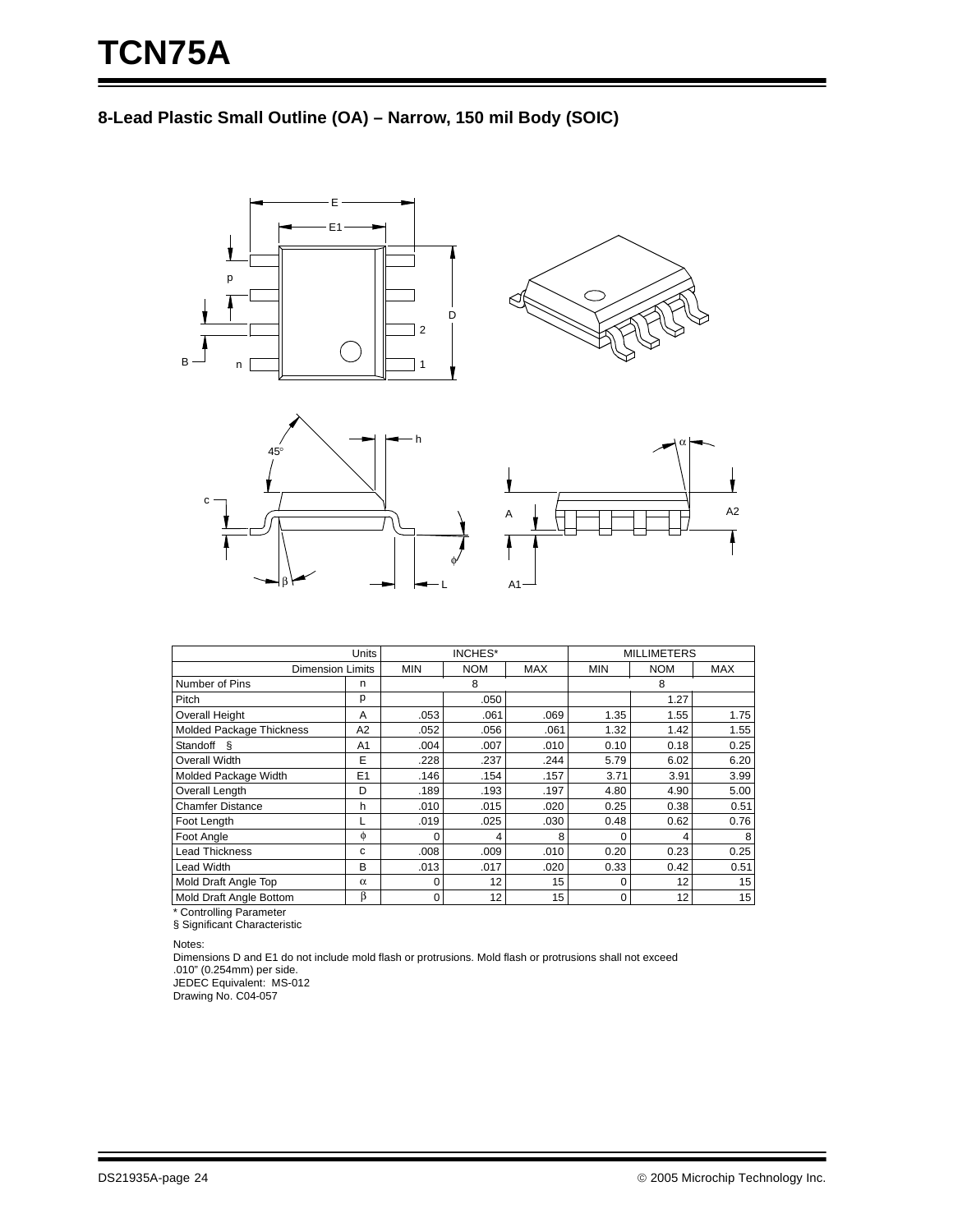#### **APPENDIX A: REVISION HISTORY**

#### **Revision A (January 2005)**

• Original release of this document.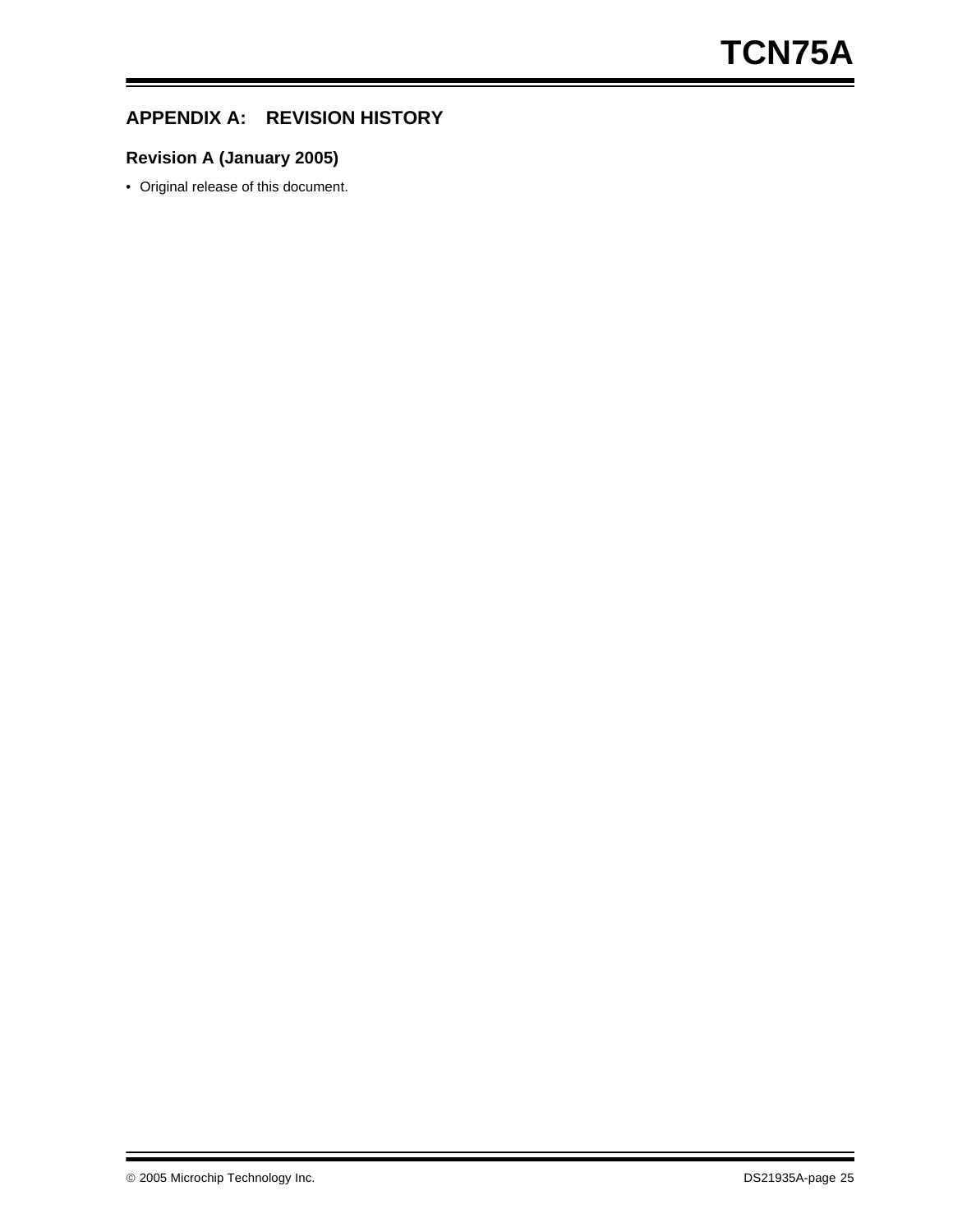## **TCN75A**

**NOTES:**

ä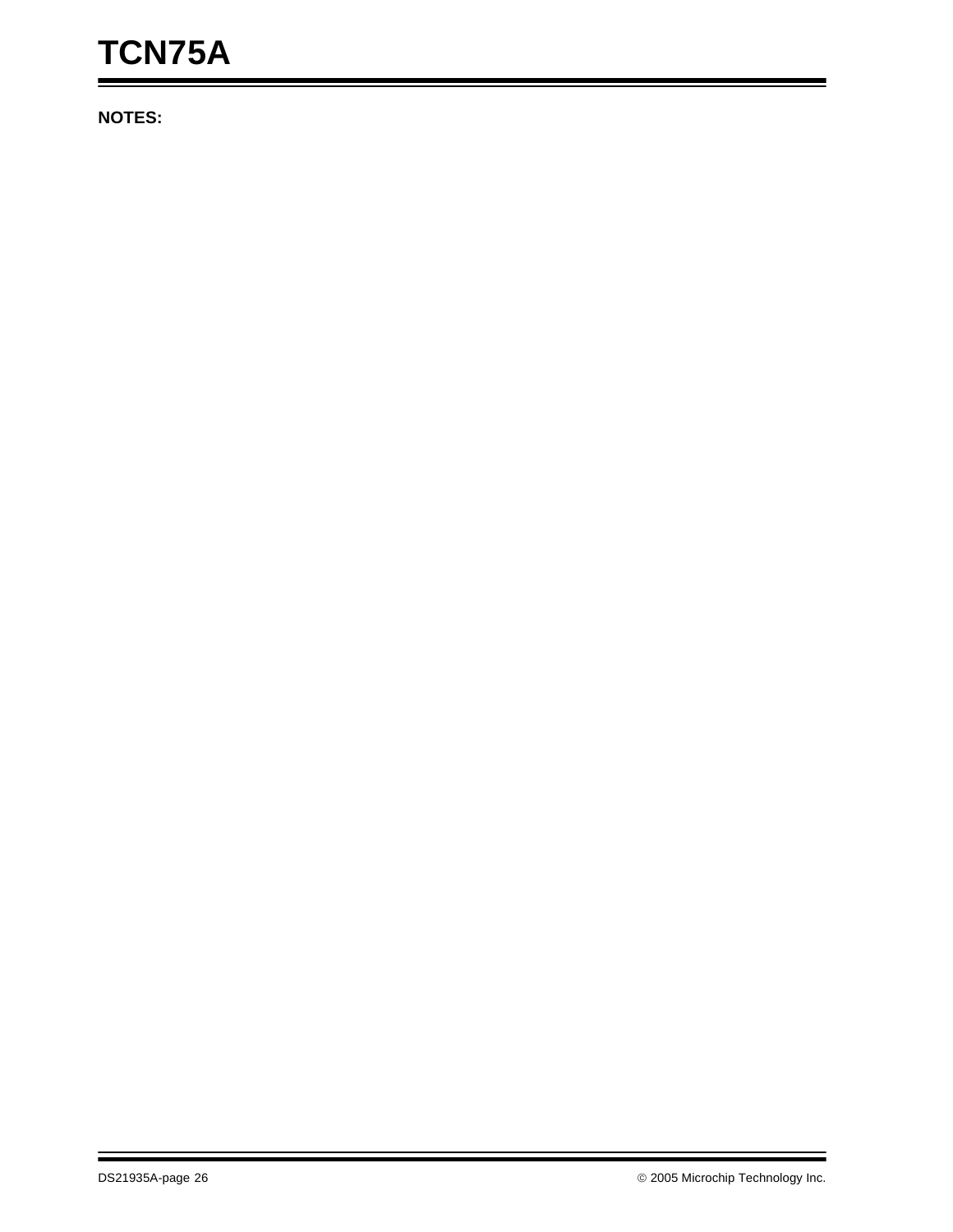### **PRODUCT IDENTIFICATION SYSTEM**

To order or obtain information, e.g., on pricing or delivery, refer to the factory or the listed sales office.

| <b>PART NO.</b>       | /XX                                                                                                   | <b>Examples:</b> |                        |                                        |  |  |
|-----------------------|-------------------------------------------------------------------------------------------------------|------------------|------------------------|----------------------------------------|--|--|
| <b>Device</b>         | Temperature<br>Package<br>Range                                                                       | a)<br>b)         | TCN75AVOA<br>TCN75AVUA | 8LD SOIC package.<br>8LD MSOP package. |  |  |
| Device:               | <b>TCN75A:</b><br><b>Temperature Sensor</b>                                                           |                  |                        |                                        |  |  |
| Temperature<br>Range: | $= -40^{\circ}$ C to +125 <sup>°</sup> C<br>V                                                         |                  |                        |                                        |  |  |
| Package:              | OA.<br>$=$ Plastic SOIC, (150 mil Body), 8-lead<br>= Plastic Micro Small Outline (MSOP), 8-lead<br>UA |                  |                        |                                        |  |  |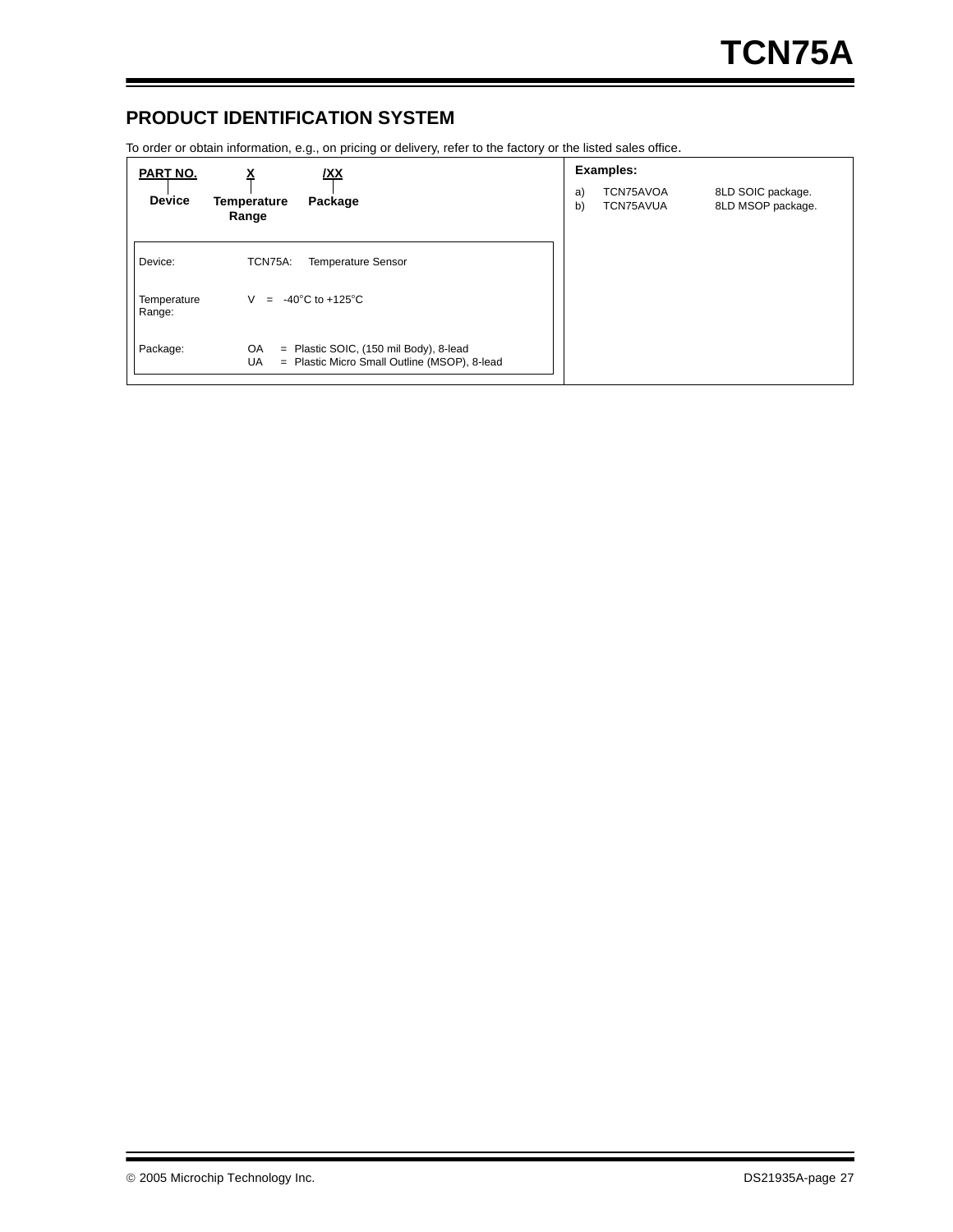## **TCN75A**

**NOTES:**

ä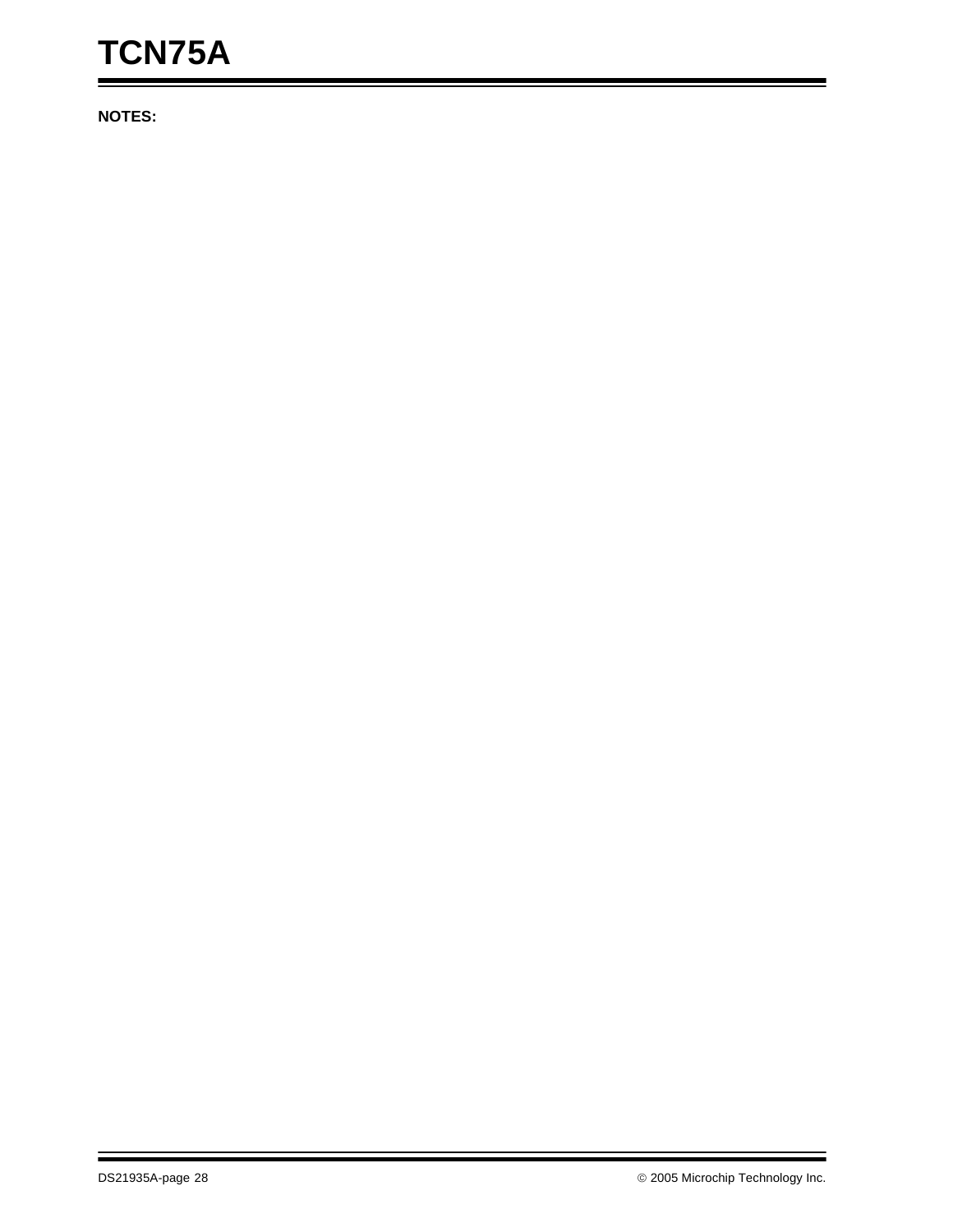#### **Note the following details of the code protection feature on Microchip devices:**

- Microchip products meet the specification contained in their particular Microchip Data Sheet.
- Microchip believes that its family of products is one of the most secure families of its kind on the market today, when used in the intended manner and under normal conditions.
- There are dishonest and possibly illegal methods used to breach the code protection feature. All of these methods, to our knowledge, require using the Microchip products in a manner outside the operating specifications contained in Microchip's Data Sheets. Most likely, the person doing so is engaged in theft of intellectual property.
- Microchip is willing to work with the customer who is concerned about the integrity of their code.
- Neither Microchip nor any other semiconductor manufacturer can guarantee the security of their code. Code protection does not mean that we are guaranteeing the product as "unbreakable."

Code protection is constantly evolving. We at Microchip are committed to continuously improving the code protection features of our products. Attempts to break Microchip's code protection feature may be a violation of the Digital Millennium Copyright Act. If such acts allow unauthorized access to your software or other copyrighted work, you may have a right to sue for relief under that Act.

Information contained in this publication regarding device applications and the like is provided only for your convenience and may be superseded by updates. It is your responsibility to ensure that your application meets with your specifications. MICROCHIP MAKES NO REPRESENTATIONS OR WAR-RANTIES OF ANY KIND WHETHER EXPRESS OR IMPLIED, WRITTEN OR ORAL, STATUTORY OR OTHERWISE, RELATED TO THE INFORMATION, INCLUDING BUT NOT LIMITED TO ITS CONDITION, QUALITY, PERFORMANCE, MERCHANTABILITY OR FITNESS FOR PURPOSE**.** Microchip disclaims all liability arising from this information and its use. Use of Microchip's products as critical components in life support systems is not authorized except with express written approval by Microchip. No licenses are conveyed, implicitly or otherwise, under any Microchip intellectual property rights.

#### **Trademarks**

The Microchip name and logo, the Microchip logo, Accuron, dsPIC, KEELOQ, microID, MPLAB, PIC, PICmicro, PICSTART, PRO MATE, PowerSmart, rfPIC, and SmartShunt are registered trademarks of Microchip Technology Incorporated in the U.S.A. and other countries.

AmpLab, FilterLab, Migratable Memory, MXDEV, MXLAB, PICMASTER, SEEVAL, SmartSensor and The Embedded Control Solutions Company are registered trademarks of Microchip Technology Incorporated in the U.S.A.

Analog-for-the-Digital Age, Application Maestro, dsPICDEM, dsPICDEM.net, dsPICworks, ECAN, ECONOMONITOR, FanSense, FlexROM, fuzzyLAB, In-Circuit Serial Programming, ICSP, ICEPIC, MPASM, MPLIB, MPLINK, MPSIM, PICkit, PICDEM, PICDEM.net, PICLAB, PICtail, PowerCal, PowerInfo, PowerMate, PowerTool, rfLAB, rfPICDEM, Select Mode, Smart Serial, SmartTel and Total Endurance are trademarks of Microchip Technology Incorporated in the U.S.A. and other countries.

SQTP is a service mark of Microchip Technology Incorporated in the U.S.A.

All other trademarks mentioned herein are property of their respective companies.

© 2005, Microchip Technology Incorporated, Printed in the U.S.A., All Rights Reserved.



### **OUALITY MANAGEMENT SYSTEM CERTIFIED BY DNV**  $=$  ISO/TS 16949:2002  $=$

*Microchip received ISO/TS-16949:2002 quality system certification for its worldwide headquarters, design and wafer fabrication facilities in Chandler and Tempe, Arizona and Mountain View, California in October 2003. The Company's quality system processes and procedures are for its PICmicro® 8-bit MCUs, KEELOQ® code hopping devices, Serial EEPROMs, microperipherals, nonvolatile memory and analog products. In addition, Microchip's quality system for the design and manufacture of development systems is ISO 9001:2000 certified.*